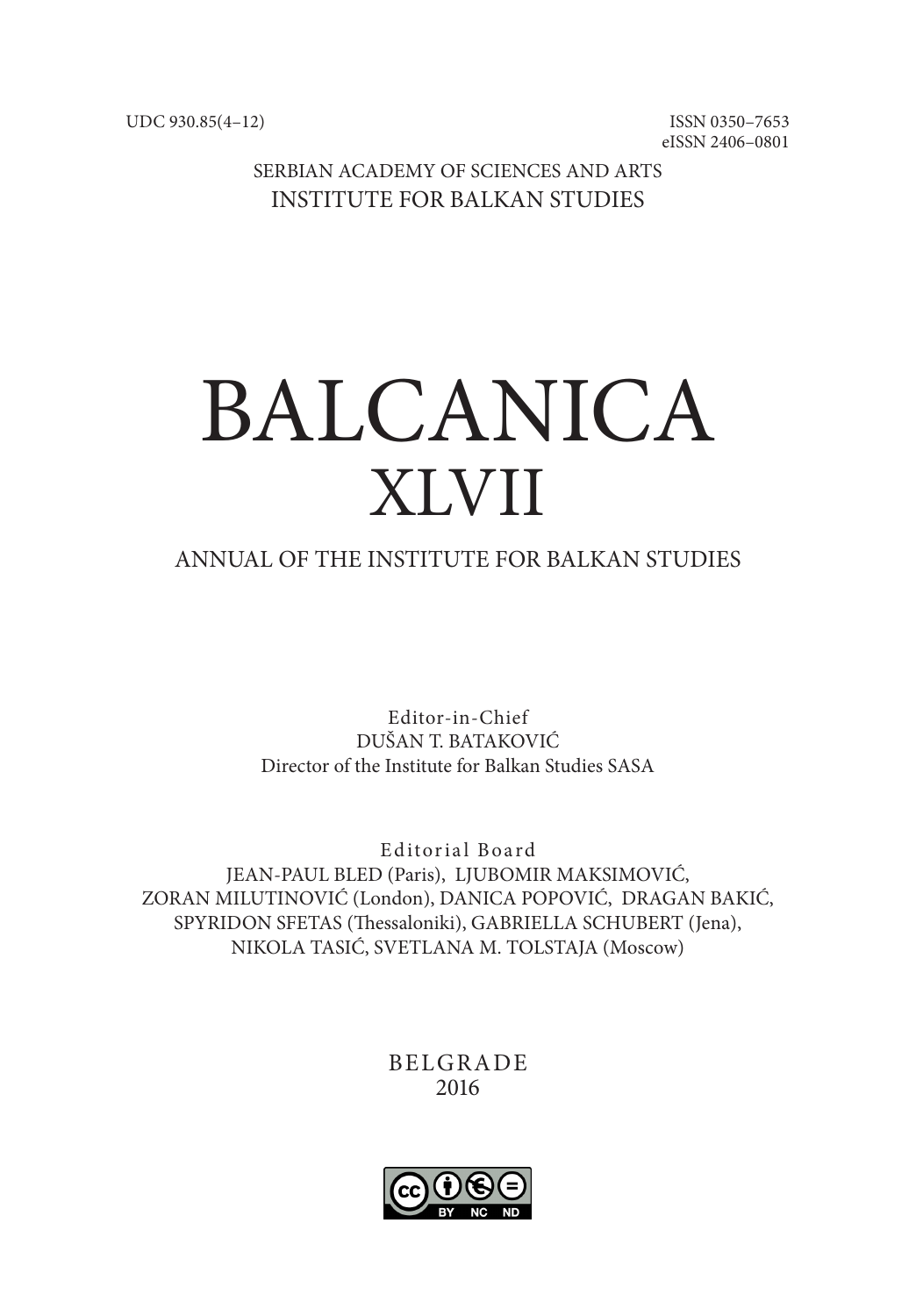*Serbian Academy of Sciences and Arts Belgrade*

## **Grand** *Župan* **Uroš II of Rascia**

**Abstract:** Historical data on the person and policies of the "veliki [grand] župan" Uroš II – *archžupan* in Byzantine sources, *magnus comes* in Latin texts – can be found in twelfthcentury Serbian, Greek, Hungarian, German and Russian sources. The paper is divided into three sections dealing specifically with Uroš II's family relations (ancestors and descendants); chronological issues of his reign in Serbia; and his domestic and foreign policies. Uroš II's father, the Serbian *župan* Uroš I, had three sons and a daughter: Uroš II, Desa, Beloš and Helen ( Jelena). Uroš II succeeded his father as the ruler of Serbia. Helen married king Béla II of Hungary  $(1131-41)$  and became a very influential figure at the Hungarian court. Their brother Beloš, who was known in Hungary as *ban* Béla and subsequently held the office of the palatine of Hungary, considerably contributed to the firming up of Serbian-Hungarian political ties. Based on a detailed analysis of the surviving sources, the author suggests the conclusion that Uroš II was a true predecessor of Stefan Nemanja in all his policies. He was a vassal of the Byzantine emperor but he allied with Hungary in the aspiration to achieve independence. At the time of Uroš II and his successors the region of Rascia (Raška, Rassa), known for the city of Ras (modern Novi Pazar) and the Bishopric of Raška with the bishop's seat at the church of Sts Peter and Paul, was the core of the Serbian state.

**Keywords:** *archžupan*/*magnus comes*, Serbia, Rascia, city of Ras (Novi Pazar), Uroš II, Byzantium, Hungary

Rascia (Raška) underwent major changes in the twelfth century.<sup>1</sup> The road<br>travelled from a small vassal polity of Byzantium to the state of Stefan Netravelled from a small vassal polity of Byzantium to the state of Stefan Nemanja was a long one. It is still inadequately known. This becomes particularly clear with regard to Rascia's internal development. Historians have had much trouble clarifying it primarily because of the nature of the surviving sources which seldom contain information about areas such as the economy, administration or way of life of the Balkan peoples. These areas tended to become a focus of interest in contemporary writings only when they came to upset the established system of relations in a given region. That is exactly how the twelfth-century *župan*s of Rascia entered history. Of all of them, the remarkable figure of Stefan Nemanja has always attracted the greatest attention. His reign and especially his achievements overshadowed everything that had gone before. The unprec-

<sup>&</sup>lt;sup>1</sup> The name "Raška" (Rascia) for the core area of the medieval Serbian state became established in the twelfth century. It is much older, though, and associated with the history of the city of Ras (modern Novi Pazar) and the Bishopric of Raška, cf. J. Kalić, "Naziv 'Raška' u starijoj srpskoj istoriji (IX–XII vek)", *Zbornik Filozofskog fakulteta* XIV-1 (1979), 79–91. The title of the ruler of Serbia before she was constituted as a kingdom in 1217 was "veliki [grand] župan", referred to as "archžupan" in Byzantine sources and as "magnus comes" in Latin texts.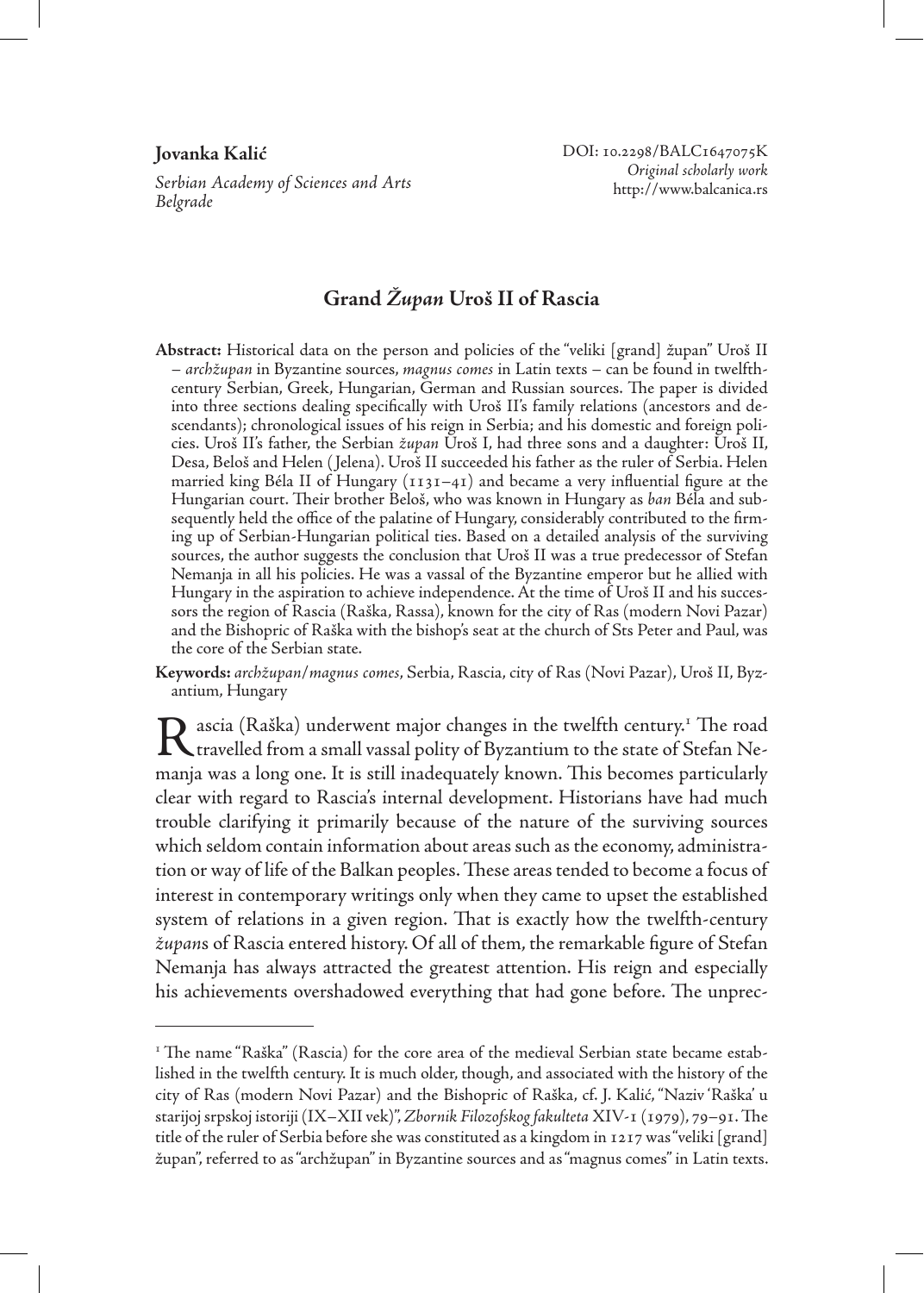edented extent of the Serbian realm centred on Rascia was such a compelling proof of the magnitude of Nemanja's achievement that both Serbian and foreign scholars mostly focused on him. Foreign historians were usually led to Rascia via the work of the Byzantine writers John Kinnamos and Niketas Choniates. They sought to unravel at least the basic issues of twelfth-century Serbian history, and in doing so rightly insisted on Serbian-Byzantine relations. But they tended to lose their way in the really convoluted tangle of family and political relations of the *župan*s of Rascia.2 Serbian historiography, on the other hand, was preoccupied with the personage of Stefan Nemanja and, in search for data that could shed light on his activity, either completely ignored his predecessors or tended to link them to him by making all sorts of constructions. This was particularly obvious in the attempts to identify Nemanja's father. Struggling to solve the mystery, historians tended to link to Uroš I, Uroš II and Desa pieces of information that in fact have nothing to do with them.<sup>3</sup> In this way a grave injustice was done to those who had paved the way for Nemanja.

This paper is devoted to the grand *župan* Uroš II of Rascia in an effort to provide answers to a few basic questions concerning Uroš II himself, the times in which he reigned and the policies he pursued.

### *Family background*

*Župan* Uroš I of Rascia had three sons and a daughter. One son's name was Desa, according to the *Letopis popa Dukljanina* (Chronicle of a priest of Dioclea).4 In

<sup>2</sup> K. I. A. Grot, *Iz istorii Ugrii i slavianstva v XII veke (1141–1173)* (Warsaw 1889); E. Golubinskii, *Kratkii ocherk istorii pravoslavnyh tserkvei* (Moscow 1871); A. Huber, *Geschichte Österreichs*, vol. I (Gotha 1885); V. N. Zlatarski, *Istoriia na bŭlgarskata drzhava* II (Sofia 1934).

<sup>3</sup> I. Ruvarac, "Prilošci k poznavanju izvora srpske istorije", *Godišnjica N. Čupića* 14 (1984); Lj. Kovačević, "Nekolika pitanja o Stefanu Nemanji", *Glas SKA* 58 (1900), 1–106; D. Anastasijević, *Otac Nemanjin* (Belgrade 1914); St. Novaković, "Zemljište radnje Nemanjine", *Godišnjica N. Čupića* 1 (1877), 163–244; St. Stanojević, "O Nemanjinom ocu", *Starinar* V (1928–30), 3–6; V. Ćorović, "Pitanje o hronologiji u delima sv. Save", *Godišnjica N. Čupića* 49 (1940), 1–69; *Letopis popa Dukljanina*, ed. F. Šišić (Belgrade – Zagreb 1928); R. Novaković, "Kad se rodio i kad je počeo da vlada Stevan Nemanja", *Istoriski glasnik* 3–4 (1958), 165–192; M. Dinić, "Srpske zemlje u ranofeudalno doba (do XII veka)", in *Istorija naroda Jugoslavije* I (Belgrade 1953), 249–250; K. Jireček, *Istorija Srba* I (Belgrade 1952), 141ff.

<sup>4</sup>*Letopis popa Dukljanina*, ed. F. Šišić, 375; cf. N. Radojčić, "Društveno i državno uredjenje kod Srba u ranom srednjem veku", *Glasnik Skopskog naučnog društva* XV (1935), 15; in reconstructing the relations of kinship by birth and marriage in the family of the *župan*s of Rascia we depend on various sources. In addition to the abovementioned *Letopis*, they include the Byzantine writers Kinnamos and Choniates, Otto of Freising and the *Vienna Illuminated Chronicle*. The sources originated in different environments and vary in trustworthiness. Some of the writers were contemporaries of or chronologically close to the events they wrote about (Otto of Freising, Kinnamos, Choniates), but some accounts are of a later date and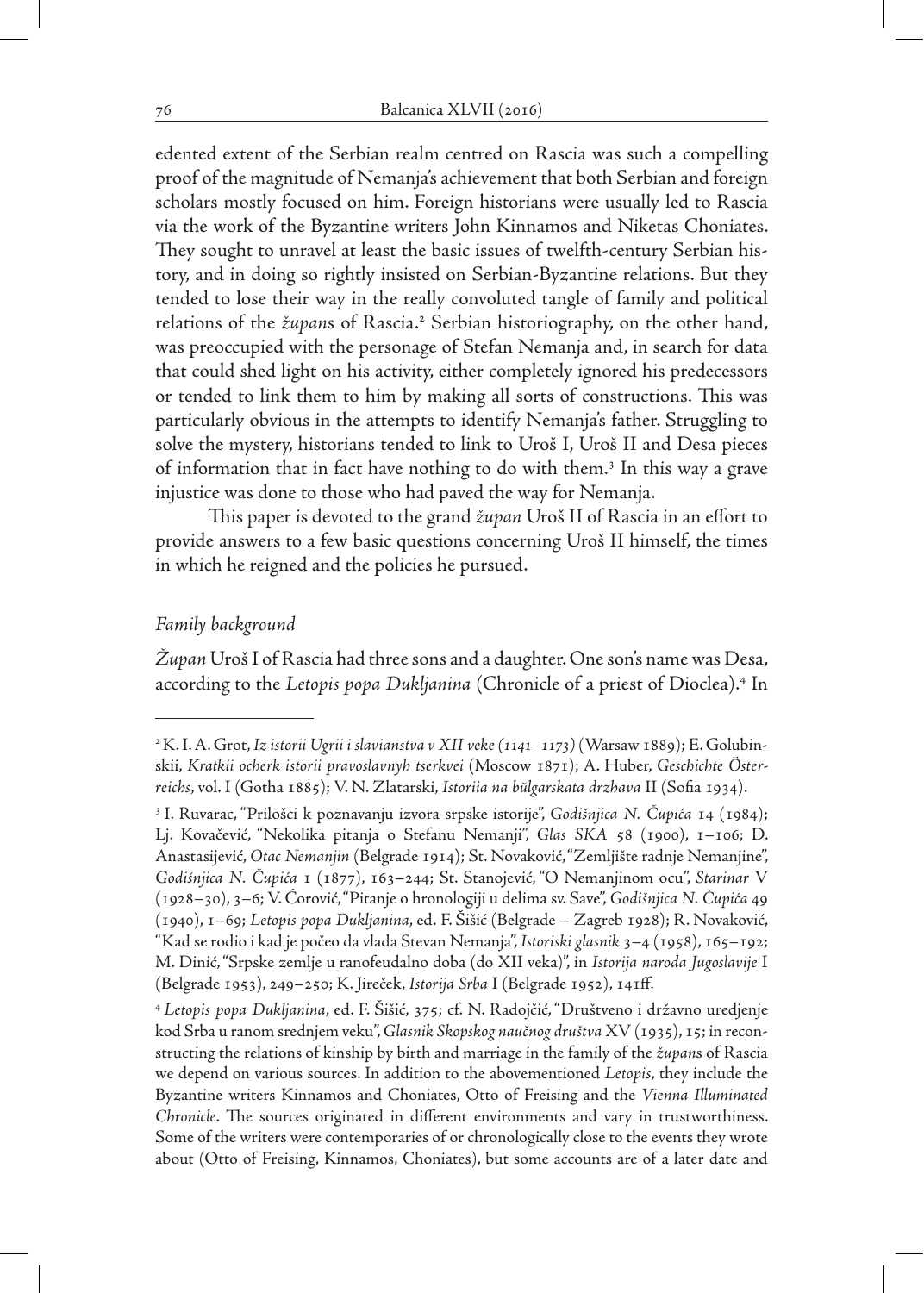his account of the events in Serbia in the mid-twelfth century, Kinnamos claims that Uroš (II) and Desa were brothers.<sup>5</sup> Information about yet another family member survives in Hungarian sources: Helena, daughter of Uroš I and sister of Uroš II and Desa. Namely, towards the end of his life king Stephen II of Hungary decided to marry his heir, Bela the Blind, son of Almos, to the daughter of the Serbian grand *župan* Uroš (I). Thus Uroš's daughter became a Hungarian queen, wife of Bela II (1131–1141).<sup>6</sup> Since a child was born out of this union, Géza, future king Géza II (1141–1162), and since it is reliably known that Stephen II lived to see his birth, the date of the marriage of Helena and Bela can be established quite accurately. Stephen II died on 1 March 1131 and, therefore, the marriage is assumed to have taken place in 1129 or in 1130 at the latest. So it was then that close family ties were established between the *župan* of Rascia and the Hungarian royal house. This fact explains some important subsequent events.

Besides Uroš (II), Desa and Helena, Uroš I had a third son, Beloš. Beloš was a very interesting figure and left a deep imprint in Hungary where he lived most of his life. He enjoyed the reputation of an accomplished warrior. According to complex evidence from several sources, in the war between the minor king Géza II's forces and the Austro-German invading armies in 1146, the decisive role was played by the king's uncle, the *ban* Beloš.7 The invaders were defeated and Beloš became quite influential at the Hungarian court. He took part in the upbringing and education of king Géza II.<sup>8</sup> Sources usually refer to him as "ban".<sup>9</sup>

8 Cinn. 104.

therefore rely on earlier writings (*Vienna Illuminated Chronicle*). For the *Letopis* cf. the view of S. Mijušković, transl. and ed., *Ljetopis popa Dukljanina* (Titograd 1967), 7–120.

<sup>5</sup> *Ioannis Cinnami Epitome rerum ab Ioanne et Alexio Comnenis gestarum*, ed. A. Meineke (Bonn 1836), 113.

<sup>6</sup>*Chronicon pictum Vindobonense*, ed. I. Szentpétery, *Scriptores rerum Hungaricum* I (Budapest 1937), 443: "Statimque misit [sc. king] nuncios in Servian et filiam Uroš comitis magni in legitimam uxorem Bele traduxerunt." Queen Helena convenes an assembly at Arad (ibid. 444). There is an ample scholarly literature on the *Vienna Illuminated Chronicle*, to mention but: H. Marczali, *Ungarns Geschichtsquellen im Zeitalter der Arpaden* (Berlin 1882), 68–83; S. Domanovszky, preface to *Scriptores rerum Hungaricum* I, ed. Szentpétery (Budapest 1937); C. A. Macartney, *The Medieval Hungarian Historians* (Cambridge University Press, 1953), 133–142; T. Kardos, preface to the edition of this Chronicle *Die ungarische Bilderchronik*  (Budapest 1961), 5–30; and more recently, e.g.: G. Kristó, "Anjou-kori krónikáin", *Századok*   $3-4$  (1967), 457–508.

<sup>7</sup> Otto Frisingensis, *Gesta Friderici imperatoris*, MGH SS XX, 369–370, including a fine description of Beloš and his abilities; *Chronicon*, ed. Szentpétery, 456: "avunculus domini regis Bele ban nominatus"; *Lavrent'evskaia letopis'* , vol. I of *Polnoe sobranie russkikh letopisei* (PSRL I) (Leningrad 1928), under the year 1144 mentions the Hungarians and the "*ban*, the king's uncle".

<sup>9</sup> He figures in Hungarian charters from 1142 onward, and with the title of *dux* or *ban*: G. Fejér, *Codex diplomaticus Hungariae ecclesiasticus ac civilis*, vol. II (Buda 1829), 88; the charter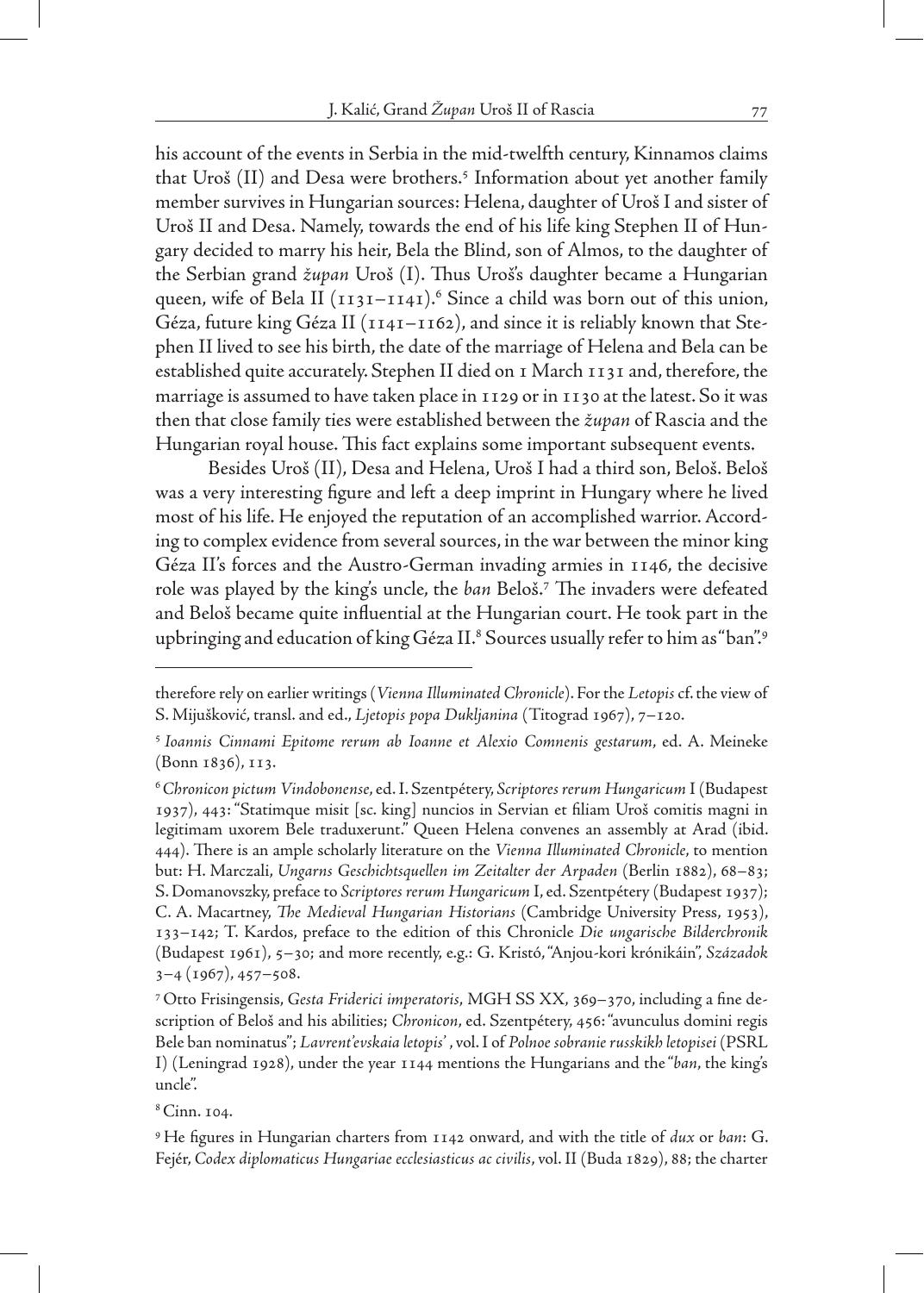From  $1145$  he served as palatine of Hungary.<sup>10</sup> In the Hungarian-Byzantine war of 1151 he fought against the Byzantine emperor Manuel's army which invaded Syrmia. The *ban* Beloš launched a counteroffensive towards Braničevo and drove the Byzantines out of Hungary.11 He disappears from the sources towards the end of Géza II's reign. This inspired the assumption that he had fallen from his charge's grace and was removed from his high offices. Some historians believed him to have been the grand *župan* of Rascia mentioned as the ruler holding the Serbian throne in the 1160s.12 It is a fact that the *ban* Beloš supported Géza's brothers, Stephen in particular, in the struggle for power.<sup>13</sup> The struggle reached its peak after Géza II's death in 1162, and the circumstances for Beloš to support Stephen's pretensions became even more favourable. Stephen ascended to the Hungarian throne in 1163, backed more by Byzantine money and arms than by

of 1142 is also included in I. Kukuljević-Sakcinski, *Codex diplomaticus regni Croatiae, Dalmatiae et Slavoniae*, vol. II (Zagreb 1876), 30, but under the year 1141. Probably based on that, V. Klaić, "Hrvatski bani za Arpadovića", *Vjestnik kr. hrvatsko-slavonsko-dalmatinskog Zemaljskog arkiva* 1 (1899), 129, believed that the *dux* Beloš was mentioned in the sources for the first time in 1141. I. Kukuljević-Sakcinski, "Prvovjenčani vladaoci Bugara, Hrvata i Srba", *Rad JAZU* 59 (1881), 116, argued that Beloš occurred in a charter of 1137. This view was adopted by Kovačević, "Nekolika pitanja", and rectified by Šišić, *Letopis*, 99, n. 78. Cf. also M. Gyóni, *A magyar nyelv görög feljegyzéses szórványemlékei* (Budapest 1943), 29–30.

<sup>10</sup>The year 1145 – "Belus Palatinus Comes": Fejér, *Codex diplomaticus* II, 124; 1146 – "Belus Comes Palatinus et Banus": G. Wenzel, *Codex diplomaticus Arpadianus continuatus*, vol. I (Pest 1860), 57; 1148 – Fejér, *Codex diplomaticus* II, 129; 1150 – again as "Beluš Banus": Wenzel, *Codex diplomaticus* I, 60. Under the same year, the Russian *Ipati'vskaia letopis'* (PSRL II) (St. Petersburg 1908), 407–408, brings the information that the daughter of the Hungarian *ban* is to be married to Prince Vladimir, brother of Izaislav Mstislavich. Cf. V. G. Vasil'evskii, "Soiuz dvukh imperii", *Trudy V. G. Vasil'evskago* IV (Leningrad 1930), 104. The year 1152 is also mentioned: Wenzel, *Codex diplomaticus* I, 60; T. Smičiklas, *Codex diplomaticus regni Croatiae, Dalmatiae et Slavoniae*, vol. II (Zagreb 1904), 67.

<sup>&</sup>lt;sup>11</sup> Cinn. 117. Beloš continues to be mentioned in Hungarian sources until 1158: Wenzel, *Codex diplomaticus* I, 62; Fejér, *Codex diplomaticus* II, 140–143, 144, 146, 148. This brief list of references to Beloš does not take into account many testimonies to his activity. Cf. B. Homan, *Geschichte des ungarischen Mittelalters*, vol. I (Berlin 1940), 384–385; J. Radonić, "Srbija i Ugarska u srednjem veku", in *Vojvodina* I (Novi Sad 1939), 130–131.

<sup>12</sup> It has long been observed that the name of the *ban* Beloš does not occur in the Hungarian sources between 1158 and 1163. This has been the reason for some to assume that sometime "around 1158" he went to Serbia where the emperor Manuel appointed him as grand *župan*: Grot, *Iz istorii Ugrii*, 230–234; F. Chalandon, *Les Comnène* II (Paris 1912), 391–392; Klaić, "Hrvatski bani", 135–137; Šišić, *Letopis*, 96–98, believed he had been the grand *župan* of Rascia in 1161–1162. Cf. n. 49 below.

<sup>&</sup>lt;sup>13</sup> Rahewin, *Gesta Friderici*, MGH SS XX, 423-424. Cf. J. v. Pauler, "Wie und wann kam Bosnien an Ungarn", *Wissenschaftliche Mitteilungen aus Bosnien und Herzegowina* II (1894), 161; Jireček, *Istorija* I, 145; B. Nedeljković, "Postojbina prvog bosanskog bana Boriča", *Istoriski časopis* IX–X (1959), 55–56.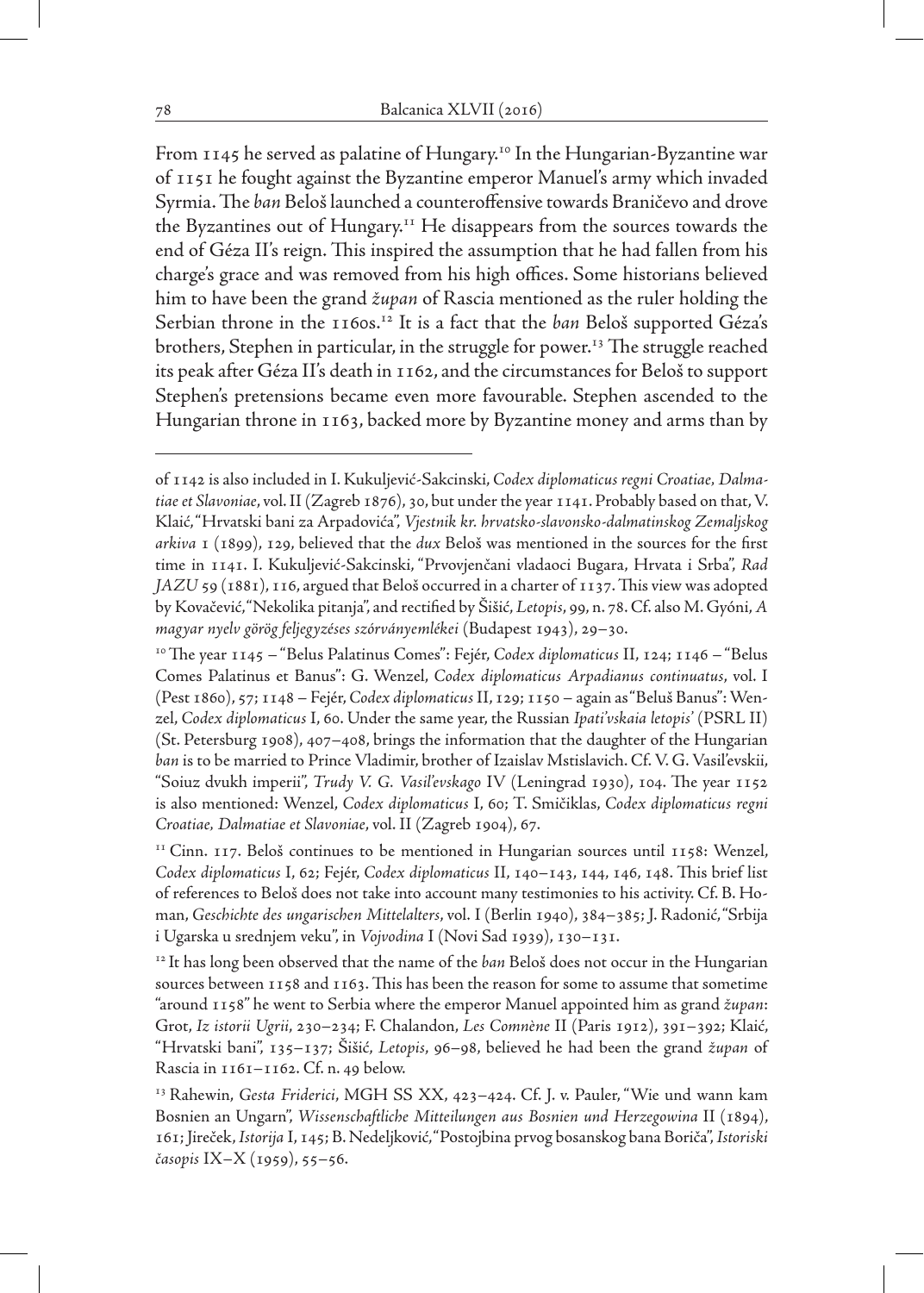supporters in the country. In a charter issued in Esztergom, Beloš figures among his closest associates.<sup>14</sup> Beloš died before 1198.<sup>15</sup> In his lifetime he had a Benedictine monastery built on his estate in Syrmia, in the present-day village of Banoštor, Serbia. Evidence of this lavishly endowed monastery and its founder survives in the name of this settlement that has grown in the vicinity.<sup>16</sup>

Uroš II ruled Rascia at exactly the same time when Beloš was at the helm of Hungarian politics. Even though Beloš's policy of supporting the Serbian anti-Byzantine agenda was neither new in Hungary nor was it his invention, it was expanded and set on a firmer basis in his time. Serbian-Hungarian cooperation was at work during the wars against Byzantium in 1149–50.

#### *When did Uroš II become the grand* župan *of Rascia?*

The Serbian-Byzantine wars waged in the mid-twelfth century are known well enough. Their course is outlined by the data provided by Kinnamos and Choniates, and their nature identified by modern scholarship.<sup>17</sup> We shall, therefore, only dwell on the data that are helpful in clarifying the question posed above.

Emperor Manuel I Komnenos undertook two successive campaigns against Rascia. The first was launched in response to the news of an anti-Byzantine alliance of the Alemanni, Serbs and Hungarians.<sup>18</sup> Namely, the Serbs joined

<sup>14</sup> In this document king Stephen IV confirms the *ban* Beloš's ruling that the forest of Dubrava is in the ownership of the Bishopric of Zagreb. Among the king's witnesses, Borič, the *ban* of Bosnia, figures immediately after Beloš and before the other *župan*s. The charter is published by Smičiklas, *Codex diplomaticus* II, 303, but the line where the *ban* Borič is mentioned is left out. Cf. Fejér, *Codex diplomaticus* II, 166.

 $15$  He is referred to as "deceased" in a letter of the pope Innocent III to the bishop of Kalocsa. Cf. Smičiklas, *Codex diplomaticus* II, 303.

<sup>&</sup>lt;sup>16</sup> In his abovementioned letter Innocent III says: "in proprio fundo suo, qui appellatur Keu, monasterium in protomartiris Stephani honorem construxit…" It may not be irrelevant that in 1164 the emperor Manuel, while on his Hungarian campaign, made a stop in Syrmia in a place called Petrik (χῶρον Πετρίκον) which seems to have been the Hungarian *Keu* or *Ku* that occurs in the sources. Hungarian *kö* means "stone", which is equivalent to Greek "πέτρα". That the later settlement of Banoštor should be brought into connection with Beloš's estate Keu seems to be suggested by a later document of 1309 which mentions "Civitas de Ku que alio modo Monasterium Bani nominatur": *Monumenta Vaticana*, ser. I, vol. II (Budapest 1885), 322. Cf. D. Csánki, *Magyarország történelmi földrajza a Hunyadiak korában*, vol. II (Budapest 1894), 234.

<sup>17</sup> Vasil'evskii, "Soiuz dvukh imperii", 94; Jireček, *Istorija* I, 142; Dinić, "Srpske zemlje", 249– 250; J. Kalić, "Srpski veliki župani u borbi s Vizantijom", in *Istorija srpskog naroda*, vol. I, ed. S. Ćirković (Belgrade 1981), 197–211; F. Makk, *The Arpáds and the Comneni* (Budapest 1989), 42–62.

<sup>&</sup>lt;sup>18</sup> Cinn. 101-102.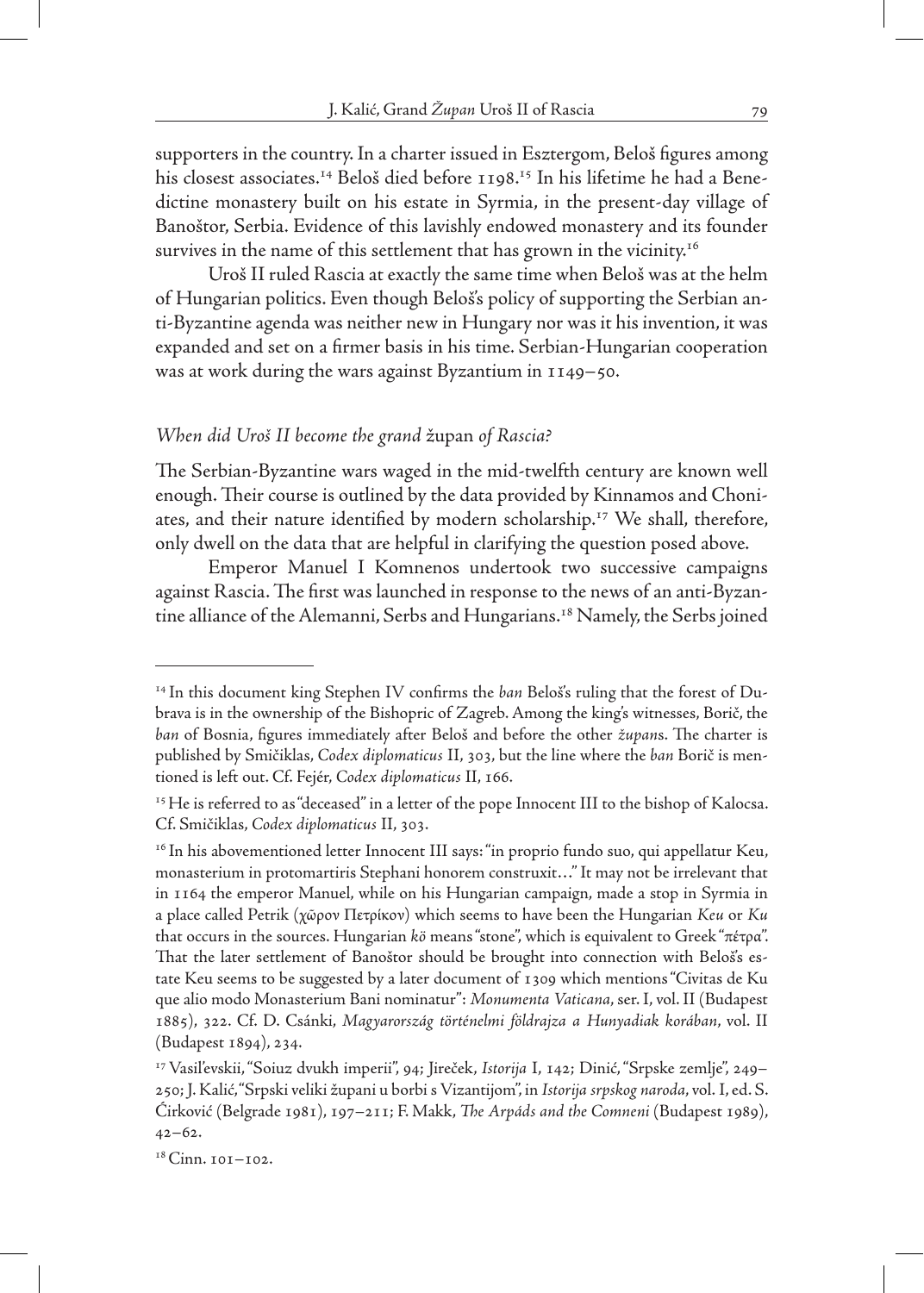a broad anti-Byzantine coalition formed by the South-Italian Normans, Hungary and a powerful German duke of the house of Welf. Somewhat later, the idea of a war against the emperor Manuel attracted the French king, Louis VII, and Hungarian-Byzantine clashes were also sparked in the fiercely rivalling Rus' principalities. Opposed to the thus allied forces was the firm German-Byzantine alliance concluded during the stay of Conrad III Hohenstaufen in Constantinople at the time of the Second Crusade. Most of the battles between these hostile blocs were fought between the Normans and Byzantium over the Ionian Islands, between the Welf and Hohenstaufen families, and between the Serbs and Byzantines in Rascia.19 In 1149 Manuel ravaged Ras and captured Nikava and Galič, and then returned to Constantinople only to resume his campaign the following year, and on a much larger scale.<sup>20</sup>

Neither Kinnamos nor Choniates mention the *župan* of Rascia who rebelled against Byzantium in 1149 by name. Kinnamos does not name him even in his extensive account of the emperor's campaign of  $1150.^{21}$  Yet, after the account of the Serbian defeat at the Battle of the river Tara in the late autumn of 1150, he adds that "a long while later" the Serbs deposed Uroš without the emperor's knowledge and handed power over to his brother Desa. But they were fearful of the emperor's anger and so they brought the dispute before Manuel to arbitrate. Manuel restored Uroš (II) to power.<sup>22</sup> It has been rightly inferred from this passage that Manuel backed Uroš in this internal conflict given that he, apparently after the Battle of the Tara in 1150, had accepted him as the ruler of Rascia and his vassal.

Thus, it may be indirectly inferred from Kinnamos that Uroš II was the grand *župan* of Rascia in 1150. That this was so becomes clear from Choniates' account of the same events. It explicitly names Manuel's adversary in Serbia in 1150: Uroš, the ruler of the Serbs.23 And that is not all. This important passage in Choniates contains yet another piece of information. The emperor learned,

<sup>19</sup> H. v. Kap-Herr, *Die abendländische Politik Kaiser Manuels* (Strasbourg 1881), 31–37; P. Lamma, *Comneni e Stauffer*, vol. I (Rome 1955), 85–115; J. Kalić, "Evropa i Srbi u XII veku", *Glas SANU* 384 (1998), 95–106.

<sup>20</sup>Cinn. 102–103; *Nicetae Choniatae Historia*, ed. I. Bekker (Bonn 1835), 119–120.

<sup>21</sup> Cinn. 103–113.

<sup>22</sup> Cinn. 113.9–16.

 $23$  Chon. 121.18–19. It is curious that this piece of information has largely gone unnoticed even though attention to it was drawn quite early on by Ruvarac, "Prilošci", 214–215. Uroš's name occurs only in the Greek text. The translator into Latin left the name out. It should be noted that Uroš's name occurs in both manuscripts of Choniates' text used for the Bonn edition. Manuscript B says: τὸv ῥῆγα σερβίας τὸv οὔρεσην: Chon. 121; Th. Skutariotes, *Σύνοψις χρονική*, in K. N. Sathas, ed., *Μεσαιωνική Βιβλιοθήκη*, vol. VII (Venice and Paris 1894), 238.3–4, says: τὸv Σερβίας ἄρχοντα Οὔρεσιν.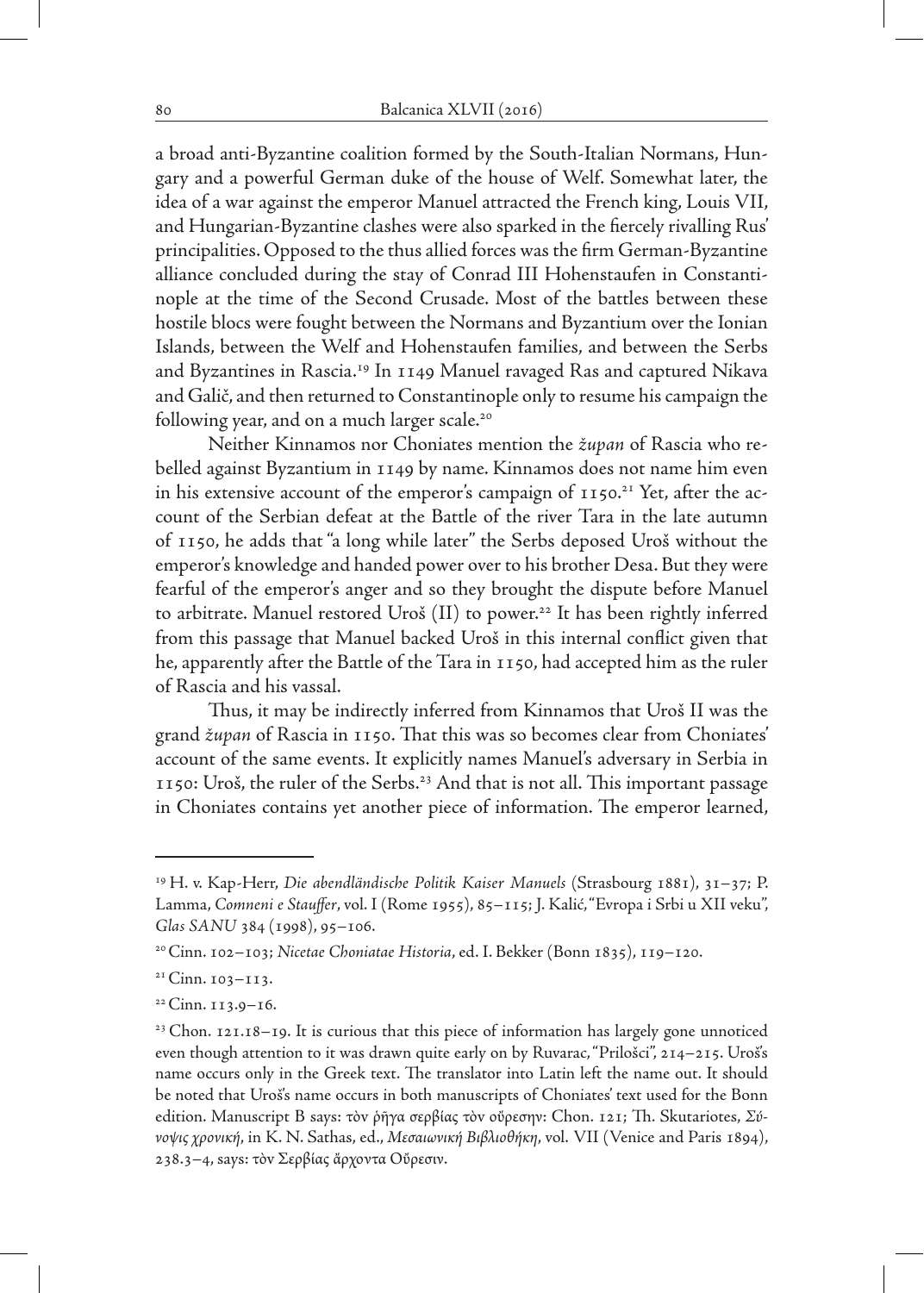Choniates says, that the ruler of the Serbs misconducted himself and *acted even worse than before*, 24 which is obviously an allusion to the previous year, 1149, because it was the only year prior to 1150 in which the Serbs rebelled against Manuel.

It follows from Choniates, then, that Uroš II was the Serbian ruler in 1149, that he rebelled against Byzantine rule then, and that he continued his rebellion in 1150 "worse than before". This disproves all assumptions, so current in the earlier literature, concerning Vakhin, the Serbian *župan*. 25

This conclusion is confirmed, in their own way, by Byzantine twelfthcentury rhetoricians. Their writings do not contain any precise chronological information; such information simply emerges from their content. The poet Theodore Prodromos, for example, glorifying the emperor's deeds, describes Manuel's campaign against the Serbs. In his words, Serbs dispersed before the advancing imperial army and their ruler, Uroš, did not appear before the emperor but withdrew to a remote part of his land.<sup>26</sup> This apparently refers to the emperor's campaign of 1149. The same event seems to be referred to in an oration of Michael of Thessalonike, also known as Michael (the) Rhetor, which mentions, in the florid rhetorical manner, ties between Serbs and Hungarians. The emperor, Michael says, attacked the heart of the Serbian land, which he calls "the land of the Slavs", and routed the adversary.<sup>27</sup>

Apart from these more or less known data about Uroš II, Kinnamos' text contains other details about the situation in Rascia. They reveal some facts about Uroš II himself: in the passage describing the Serbian defeat at the Battle of the Tara in 1150. The envoys of the Serbian grand *župan* were the first to appear before the emperor, and then came the *župan*. On that occasion the terms of their relationship were settled. Uroš II paid homage to the emperor and promised to provide military assistance in two cases. Namely, he agreed to

<sup>&</sup>lt;sup>24</sup> Chon. 121.18–19: βασιλεὺς δὲ αὺτὸς αὖθις μαθὼν κακουργεῖν τὸν Σερβίας δυναστεύοντα οὔρεσι καὶ χείρονα δρᾶν τῶν προτέρων...

<sup>25</sup> On Vakhin, see a more detailed analysis of the sources and literature by J. Kalić in *Vizantijski izvori za istoriju naroda Jugoslavije* IV (Belgrade 1971).

<sup>26</sup>Theodorus Prodromus in *Recueil des historiens des croisades*, *Hist. grecs*, vol. II, ed. E. Miller (Paris 1881), 761–763. The poem says that Manuel moved against the Serbs after his victory in Corfu, i.e. in 1149.

<sup>27</sup>W. Regel, *Fontes rerum byzantinarum*, vol. I (St. Petersburg 1892), Speech no. X, pp. 174– 175. The speech seems to have been composed in 1150 because the rhetorician, describing the emperor's campaign against the Serbs which may be identified as the 1149 campaign based on its content, says in one place (174.15): τί μὴ λέγω τὰ πέιρουσι. Cf. K. Krumbacher, *Geschichte der byzantinischen Litteratur* (Munich 1897), 473; G. Moravcsik, *A magyar történet bizánci forrásai* (Budapest 1934), 206; Jireček, *Istorija* I, 142; only R. Browning, "The patriarchal school at Constantinople in the twelfth century" (II), *Byzantion* 33 (1963), 12, dates the speech to 1155 without offering any supporting argument.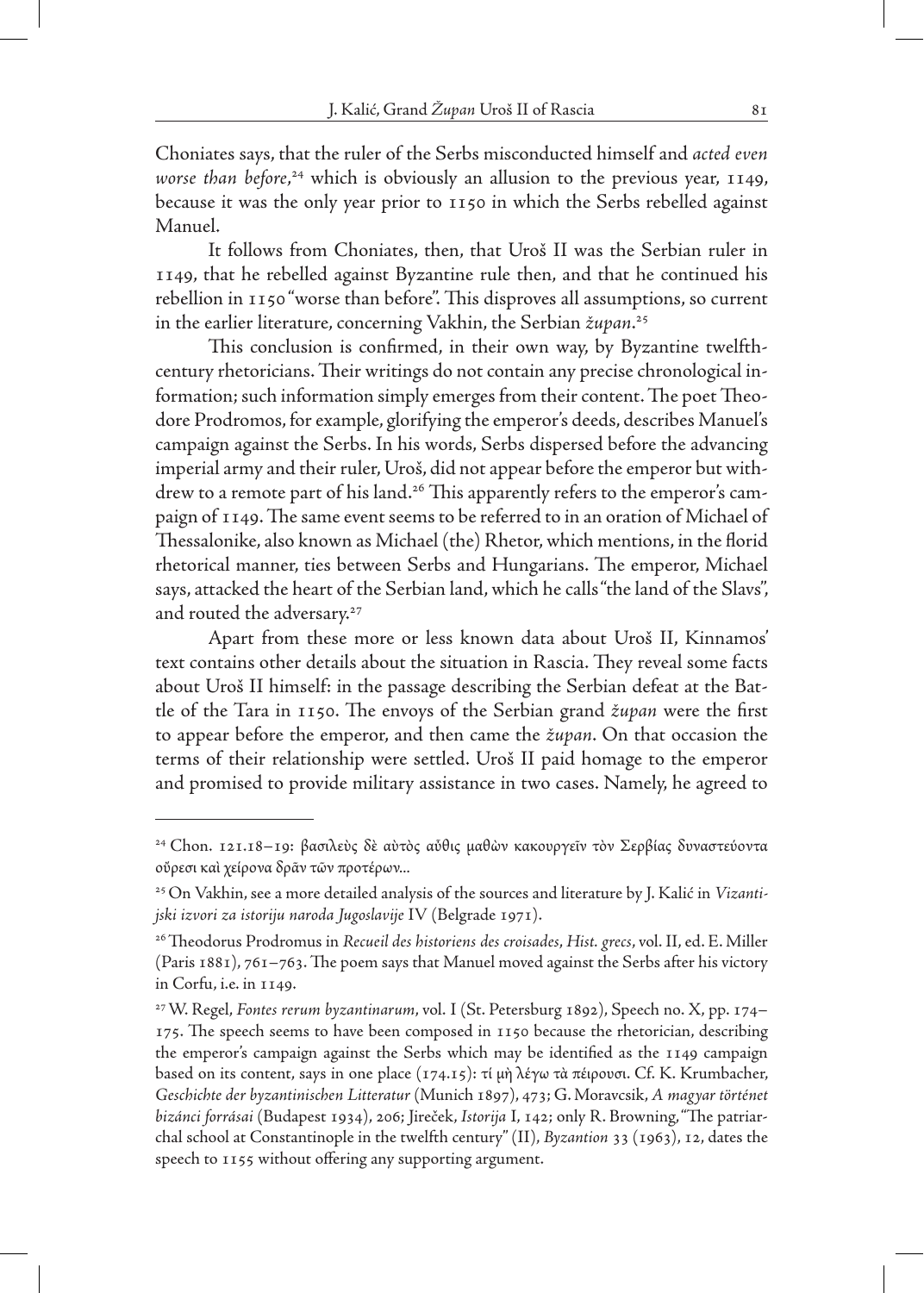send two thousand men in the event of a war in the west, and "when a war is waged in Asia, whereto he usually sends three hundred, he will send another two hundred" men.<sup>28</sup>

It follows clearly from this text that Uroš had provided three hundred men for the Byzantine emperor's Asian campaigns prior to 1150, and at least once (τὸ πρότερον εἰώθει). The question is: when did the emperor Manuel wage a war in the east before 1150? because it apparently was then that Uroš sent his soldiers. If we go back in time, it is known that in 1146 Manuel launched a large-scale expedition against the sultan Masud of Iconium.<sup>29</sup> The emperor had mustered a large army which headed towards the heart of the enemy's land. Regrettably, Kinnamos and Choniates say nothing about how and from which regions the army was mustered; consequently, there is no mention of Serbs as participants in the expedition either. However, since it is known that Manuel waged no war in the east between 1146 and 1150, it appears unquestionable that the Serbian military assistance to the emperor mentioned by Kinnamos should be dated to 1146. Manuel suspended his expedition against the sultan upon learning about preparations being made in the west for another large-scale crusade, which meant a new threat from that direction.30 Whether Uroš had sent a contingent to Manuel prior to 1146 and, if so, for which war, cannot be inferred from these sources.

What follows as a necessary conclusion is that: in 1146, Uroš already was the grand *župan* of Rascia, he already was a vassal of Manuel I Komnenos and he was honouring his duties as a vassal to the emperor. It is very likely that he had been in power even before 1146. Whether he had ruled Rascia before 1143, the year Manuel ascended to the Byzantine throne, or whether this change on the throne had an effect on his position remains an open question. Be that as it may, he was the grand *župan* of Rascia from 1146 on.31

<sup>28</sup> Cinn. 113.306: κἄν μἐν ἐπὶ τὴν ἑσπέραν στρατεύοιε, σὺν δισχιλίοις ἓπεσθαι ὡμολόγει, πολεμοῦσί γε μὴν ἐπὶ τῆς 'Ασίας πρὸς οἷς τὸ πρότερον εἰώθει τριακοσίοις καὶ διακοσίους ἢδη προσεπιπέμπειν. It is *Uroš* who pledges to send the promised military assistance to Manuel; ergo, not some other *župan* of Rascia.

<sup>29</sup>Cinn. 46ff; Chon. 71–72.

<sup>30</sup>B. Kugler, *Studien zur Geschichte des zweiten Kreuzzuges* (Stuttgart 1866), 114; Chalandon, *Les Comnène* II, 247–257.

<sup>31</sup> Anastasijević, *Otac Nemanjin*, 23, believed that Uroš II had not become the grand *župan* of Rascia until "about 15 or 16 years" after 1129–1130. In support of his claim he pointed to the information that in the war between Géza II and the Germans in Hungary about 1146, in addition to the *ban* Beloš, a certain "*comes* Uroš" had also excelled (*Chronicon* I, 457). Anastasijević assumed that this Uroš might have been Uroš II who had been in, or sent aid to, Hungary at the time. Although interesting, this assumption can hardly be accepted. Firstly, there are several persons by the name Uroš in the same source (*Chronicon* I, 430; 437f ). Secondly, this was the year when the grand *župan* of Rascia sent a contingent for Manuel's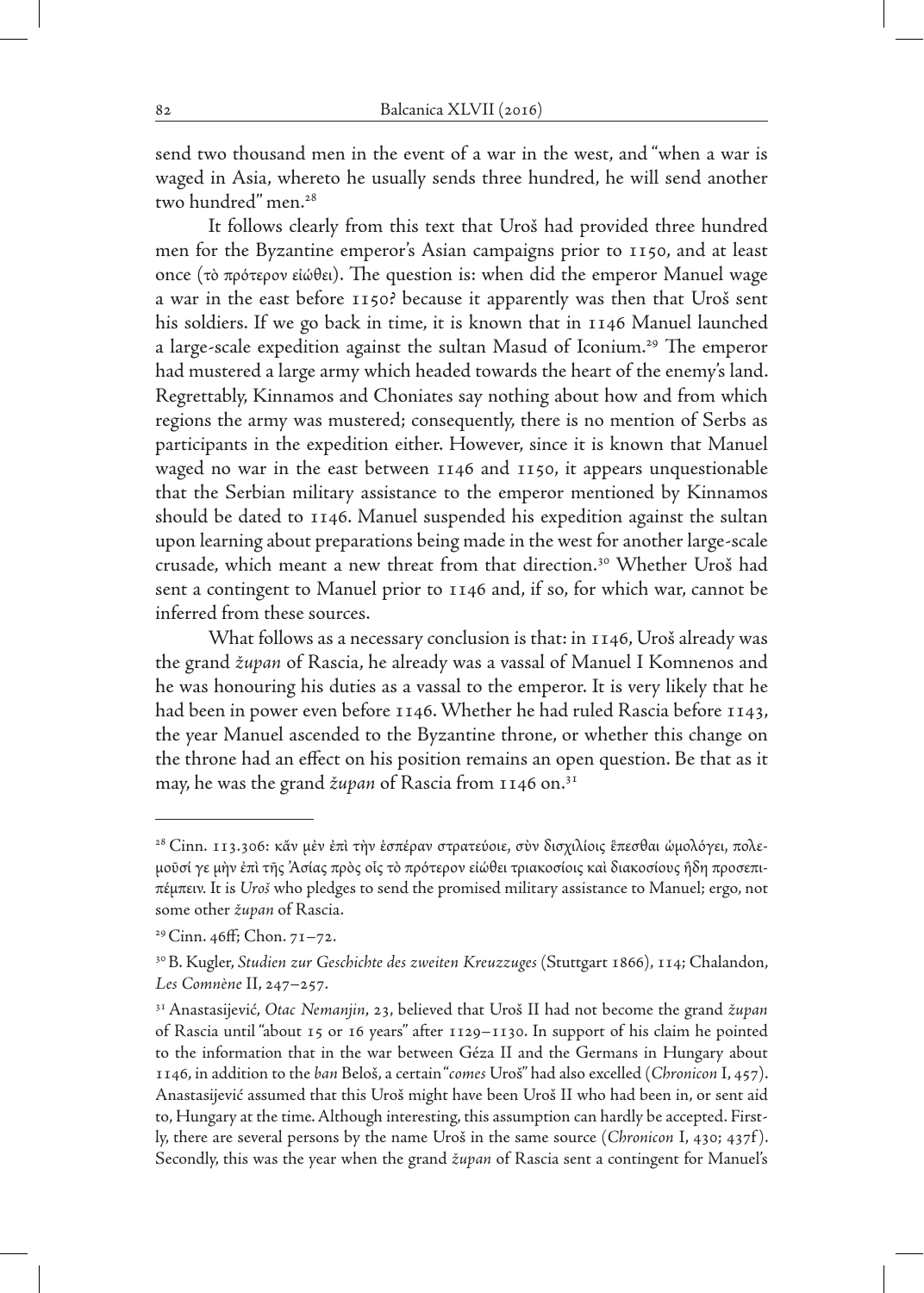Historians still cannot say with certainty whether the grand *župan* Uroš II of Rascia was related to Stefan Nemanja.32 What is certain, however, is that all views based on the assumption that either Uroš II or Desa was Nemanja's father should be discarded. Based on that assumption, data and events that are completely unrelated to Uroš II have been related to him nonetheless.<sup>33</sup> When the available data are properly delineated from one another, what remains as a reliable basis for further research are the following facts: Uroš II was the grand *župan* of Rascia in 1146, he held the position in 1149 and 1150 as well, and it was him who led the well-known rebellion against Byzantium in those years.

#### *Until when did Uroš II rule Rascia?*

The end of Uroš II's reign is still quite obscure. There is no explicit information in the sources, and the answer cannot be given unless two other questions are answered first. First, when did the conflict between Uroš and his brother Desa take place? And, second, are Uroš II and Primislav one and the same person?

According to Kinnamos, a long time intervened between the Battle of the Tara and the moment the Serbs deposed Uroš and handed power over to his brother Desa without the emperor's knowledge. However, Kinnamos claims, fearful of Manuel's anger, they appeared before the emperor with Uroš and Desa and stated that they would recognise the authority of the one the emperor should choose. Manuel chose Uroš again.34

This obviously was a struggle for power in Rascia, outlined briefly and in the writer's typical disguised manner. Even though many details of these events can be surmised rather than proved, the central issue to be clarified is the issue of their chronology. When was Uroš II ousted? Two other contemporary writers

campaign in the east. It does not seem very likely that Uroš II would have left the country, even for a short while, in order to appear on a distant Hungarian battlefield in person.

<sup>&</sup>lt;sup>32</sup> Novaković, "Kad se rodio i kad je počeo da vlada Stevan Nemanja", 184, assumed that a relative of Nemanja's, close or distant, had ruled Rascia between 1142 and 1144.

<sup>33</sup> Anastasijević, *Otac Nemanjin*, 24, believed that Nemanja's father, be it Desa or Uroš II, had been exiled from Rascia in 1131 and that he then went to Zeta, where his son Nemanja was born around 1132. While Anastasijević hesitated between Desa and Uroš II as Nemanja's father, Šišić, ed., *Letopis*, 96–98, opted for Uroš II. Relying on the data about Uroš in Stefan the First Crowned's account of "great mayhem" in Rascia and the banishment of Nemanja's father, Šišić concluded that Uroš II had ruled in 1131–32 and again in 1133–61. He reiterated this view in his *Poviest Hrvata za kraljeva iz doma Arpadovića 1102–1301* (Zagreb 1944), 60–61, but now stretched Uroš II's reign to 1166 without offering any argument to support it. On the subject of Nemanja's ancestors see S. Ćirković, "Preci Nemanjini i njihova postojbina", in *Stefan Nemanja – Sveti Simeon Mirotočivi, istorija i predanje*, ed. J. Kalić (Belgrade 2000), 21–29.

<sup>34</sup> Cinn. 113.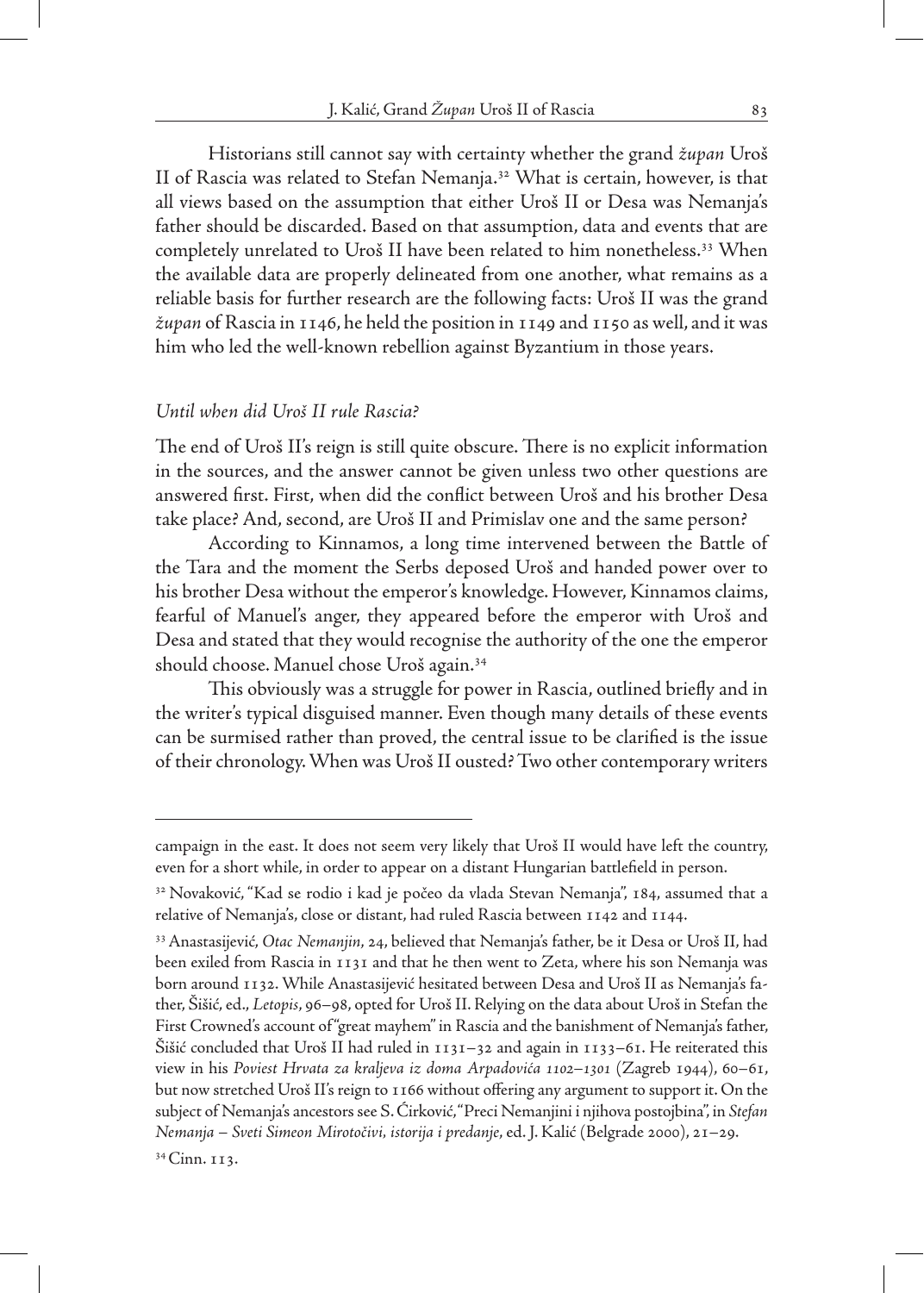speak about it: the rhetorician Michael of Thessalonike and the poet Theodor Prodromos. The former requires particular attention.

Michael of Thessalonike wrote four orations between 1149 and 1156. He dedicated them to Manuel Komnenos, using all his skills and eloquence to depict his military successes against the enemies of the empire as flamboyantly as possible. In one of the speeches, he mentions the conflict between two Serbian *župan*s, whom he calls satraps.35 There the Serbs are called Dacians, the Dacian people, and the Hungarians, Gepids. The Dacian people, long subjected to the emperor, the rhetorician says, sided with the Gepidic ruler, i.e. the Hungarians, ousted the satrap (*župan*) appointed by the emperor and acclaimed the one appointed by the Gepids.<sup>36</sup> Manuel decided to restore the overthrown one to power and moved against the Serbs. As he adjudicated in favour of the previous satrap, the Serbs calmed down, gave hostages and "fought in alliance", i.e. they committed themselves to providing military assistance to Byzantium.<sup>37</sup>

This account essentially matches the one by Kinnamos. Even though Michael of Thessalonike names neither the overthrown *župan* nor the one who aspired to take his place, it does not seem difficult to grasp who is who, because he claims that the Serbs deposed the ruler appointed by Manuel, which tallies with Kinnamos' account of Uroš II. The usurper in this case must have been Desa, only that Michael also states that he enjoyed Hungarian support.

In order to be able to use these data, we need to establish when the speech was written and to which events it referred.

In one place in this oration Michael of Thessalonike says that four years have elapsed since the emperor brought thousands of prisoners from Hungary, since the Byzantine army ransacked Hungary, which he calls Pannonia, leaving it empty and desolate.<sup>38</sup> During the wars against Hungary, which is the period when the rhetorician composed his speeches, the emperor Manuel captured a large number of prisoners *only once*, and, according to Kinnamos' and Choniates' matching accounts, in 1151.<sup>39</sup> If we add four years to this year which brought

<sup>35</sup> Speech no. X in Regel, *Fontes rerum byzantinarum* I, 152–165.

<sup>&</sup>lt;sup>36</sup> The Dacian people [Serbs] ... σατράπην μέν, ὃν αὐτὸς ἐγκαταστηάμενος εἶχες, ἐζ ἑαυτοῦ ἐποίησατο, τὸν δ'ἐκ τοῦ Γήπαιδος δεδομένον τούτω ἠσπάσατο (ibid. 163.25–27).

<sup>37</sup> Ibid. 163–164.

<sup>38</sup> Michael of Thessalonike to the emperor: 'Εμνησικάκει μὲν σοι ὁ Γήπαις λείας ἐκείνης, ἀφ' ἧς ἐρήμη καὶ κένανδρος ἡ Παννονία γέγονε μονονού, καὶ δηλοῦσιν αἱ μυριάδεςτῶν αἰχμαλώτων οὓς ὁ στρεπτὸς περιηχένισε αίδηρος, τὸν ἀπ'ἐκείνου γοῦν χρόνον καὶἐςτέταρτον ἒτος ὅλον, τοῦτον εἰς συσκευὴν ὡς ἀμυνούμενος ἀπηνάλωσε (ibid. 158.1–5).

<sup>39</sup> Manuel's first clash with the Hungarians in Rascia took place in 1150, but on that occasion only an auxiliary unit from Hungary led by Vakhin took part in the battles (Cinn. 107–112; Chon. 121–122). Hence, there could not have been a large number of prisoners, let alone thousands. In 1151 Manuel raided into Hungary, leaving a trail of plunder and destruction in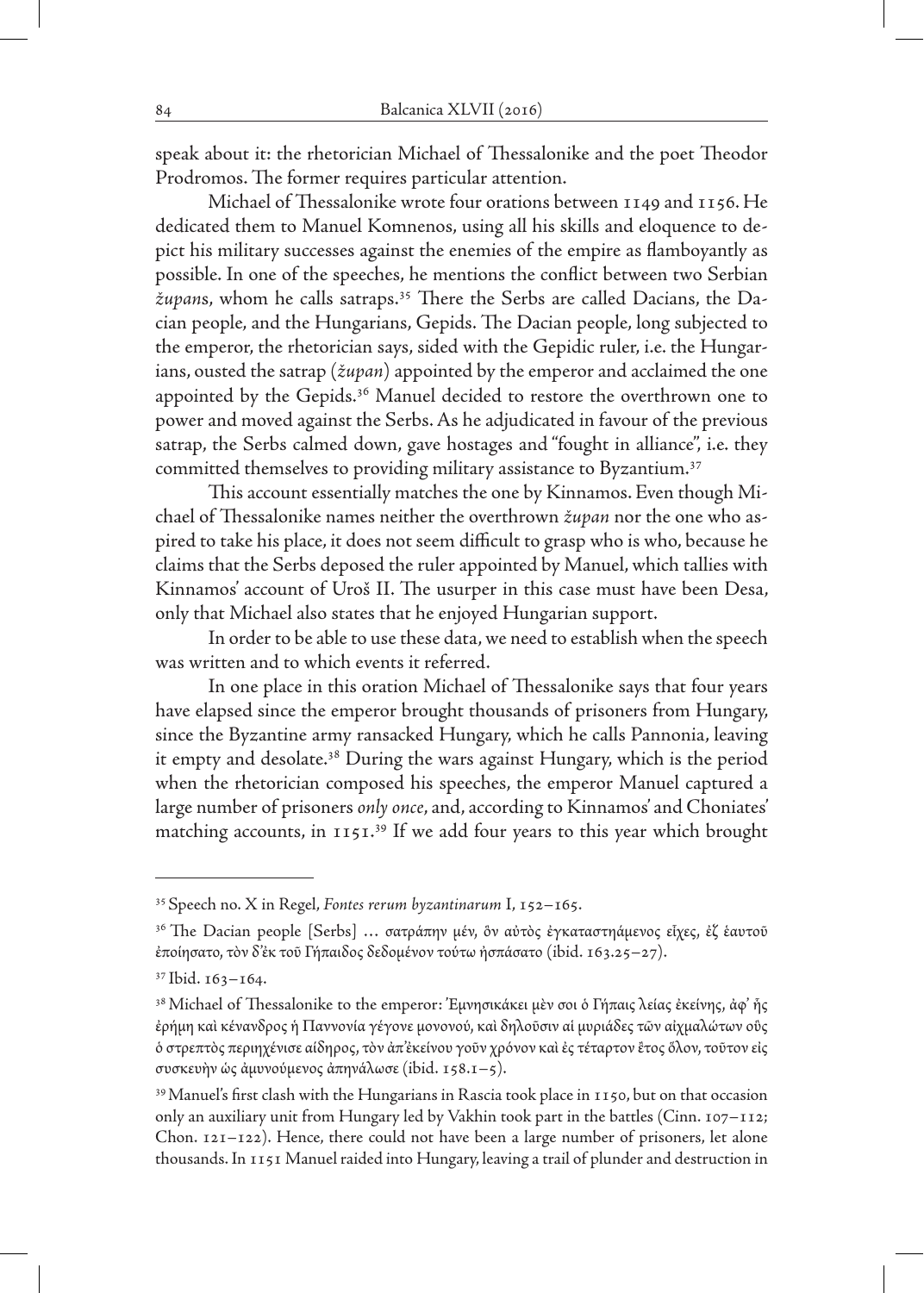Manuel big successes and a rich booty, we obtain the year 1155 as the date of the described strife in Rascia.40

Having described the conflict in Rascia and the emperor's intervention there, Michael of Thessalonike mentions the conclusion of a Hungarian-Byzantine peace. Some historians contended that the oration should be dated to 1156 and not to 1155.<sup>41</sup> But the writer's own biography appears to provide evidence to the contrary. Namely, at the council held in Constantinople on 26 January 1156, the patriarch of Antioch, Soterichos Pantevgenos, was condemned for his teachings along with his followers. Michael of Thessalonike was one of them and he was removed from his position.<sup>42</sup> Considering that the council was held in early 1156, his oration obviously could not have been composed then and certainly

41 Moravcsik, *A magyar történet bizánci forrásai*, 206; I. Rácz, *Bizánci költemények Mánuel császár magyar hadjáratairól* (Budapest 1941), 11.

his wake. Kinnamos and Choniates both claim that he captured a large number of prisoners and that the returning Byzantine army took them with it (Cinn.  $113-118$ ; Chon.  $122-123$ ). In 1152 Manuel reappeared on the Danube, but there was no fighting (Cinn. 119–120). The following year, 1153, saw no war on the Hungarian-Byzantine border either (Cinn. 121; Chon. 132). Clashes in Danube areas took place in 1154, but this time Byzantium was on the defensive: it defended Braničevo and Belgrade (Cinn. 130–133; Chon. 133–134). There could not have been many Hungarian captives. On the contrary, the Byzantines suffered an overwhelming defeat and heavy losses at Belgrade. Finally, in 1155 Manuel's army was on the Danube again, but on this occasion a Hungarian-Byzantine peace treaty was concluded without battle (Cinn. 133–134).

<sup>40</sup> The oration was dated in this way even by Regel, *Fontes* I, xix, but he created confusion by mentioning prisoners from Serbia although there were none then. The same dating can be found in Krumbacher, *Geschichte*, 473; and in Anastasijević, *Otac Nemanjin*, 24, n. 1, though with no supporting argument. Browning, "The patriarchal school", 12, thinks of 1153 as the date of the oration, but does not offer arguments to support his view. It should be noted that there is another oration of Michael of Thessalonike (no. VIII in Regel, *Fontes* I, pp. 131–152) that may be related to 1153 because therein the author mentions ten years of Manuel's reign. It is impossible that both orations (nos. VIII and IX in Regel, *Fontes* I) date from 1153 because the analysis of their content shows two different situations in Serbia. In Oration VIII there is no mention of any conflict between the *župan*s of Rascia or their supporters.

<sup>42</sup> Cinn. 176; Chon. 275–276; cf. Chalandon, *Les Comnène* II, 640–641; Lamma, *Comneni e Stauffer* I, 255–256; R. Browning, "A new source on Byzantine-Hungarian relations in the twelfth century", *Balkan Studies* 2 (1961), 182–183; P. Wirth, "Michael von Thessalonike", *Byzantinische Zeitschrift* 55.2 (1962), 267. Michael of Thessalonike was archbishop until 1156. It is known that he was replaced by Basil of Ochrid in 1156; cf. V. G. Vasil'evskii, in his critical review in *Vizantiiskii vremennik* VI (1899), 529, of K. Krumbacher, "Michael Glykas", *Sitzungsberichte d. phil.-philos. und hist. Klasse der K. b. Akademie der Wissenschaften* III (1894), 410.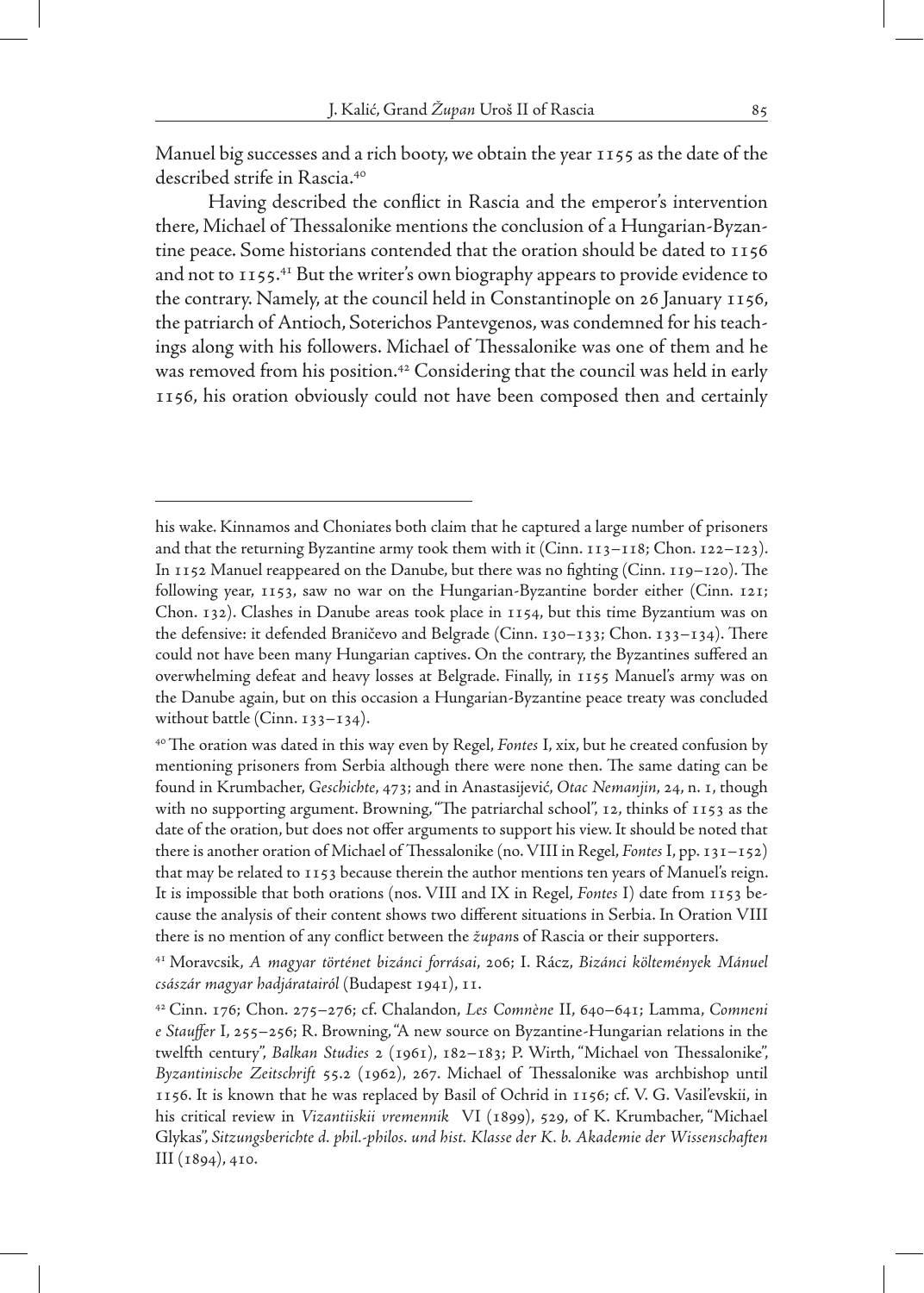could not have glorified the emperor's successes achieved later that year. Therefore, the events the rhetorician speaks about can only be dated to the year 1155.43

Another contemporary, the poet Theodore Prodromos, offers a somewhat different picture of the situation in Rascia. According to him, Desa was an unlawful ruler of the Serbs (Dalmatae) who, upon the news of Manuel approaching, went out to meet the emperor and pledged submission to him, though not quite of his own volition. He appeared before the emperor together with his rival, whom the poet does not name. In this version too, the emperor acts as an arbiter and settles the situation in Serbia by restoring to power the one "who fell from power". The text mentions the *župan*s who had abandoned allegiance to the arch*župan*. The emperor forced them to submit to his authority.44

Prodromos offers some new information but there is also many a vague place. His style being entirely subjugated to the desire to evoke imperial superiority as vividly as possible, he resorts to excessive contrasts. This goes especially for his portrayal of Manuel's opponents. Upon hearing that the great autocrat is approaching, they as a rule are overwhelmed with fear, prostrate before him and plead for mercy, which is what the *župan* of Rascia, Desa, does too. Some conclusions can be drawn nonetheless. Firstly, the struggle for power in Rascia must have begun at the time of the Hungarian-Byzantine war because Prodromos describes the emperor's doings in Rascia, and then proceeds to depict how Manuel moved his army towards the Danube, against the Hungarians, on which

<sup>&</sup>lt;sup>43</sup> Since in this oration Michael mentions the conclusion of the Hungarian-Byzantine peace, the years prior to 1153 should also be ruled out because it is known from Kinnamos and Choniates that hostilities lasted until 1155. The question is why Moravcsik, *A magyar történet bizánci forrásai*, 206, and Rácz, *Bizánci költemények*, 11, date this oration to 1156. Moravcsik – *Byzánc és a magyarság* (Budapest 1953), 80, and "Hungary and Byzantium", in *The Cambridge Medieval History* IV (Cambridge 1966), 581–582 – was of the opinion that the Hungarian-Byzantine war had ended with a peace treaty in 1156 and not in 1155. Since Michael of Thessalonike mentions the conclusion of this treaty in his speech, however, the speech needs to be dated accordingly. On the reasons why some historians date the end of the war to 1156 see J. Kalić-Mijušković, *Beograd u srednjem veku* (Belgrade 1967), 353, n. 82. It appears, however, that Michael of Thessalonike himself provides data that contradict Moravcsik's dating. Namely, if our interpretation of his speech is correct, i.e. if four years elapsed from 1151 when Manuel had returned with a large number of prisoners from Hungary, then the conclusion of the peace treaty has to be dated to 1155. And that is not all. We have already noted that Michael of Thessalonike was removed from office in 1156, which means that he could not have composed a praise of Manuel's successes in 1156. Consequently, the successes he describes can only be dated to the previous year, 1155.

<sup>44</sup> Prodromos' poem is published in *Recueil des historiens des croisades*, *Hist. grecs* II, 748–752, but the version is incomplete. The missing passages are precisely those that concern the situation in Serbia. Jireček, *Istorija* I, 144, used this incomplete version and therefore, as he himself noted, he was unaware of some parts of Prodromos' text. The complete version of the poem is included in Rácz, *Bizánci költemények*, with the part on the Serbs on pp. 29–35.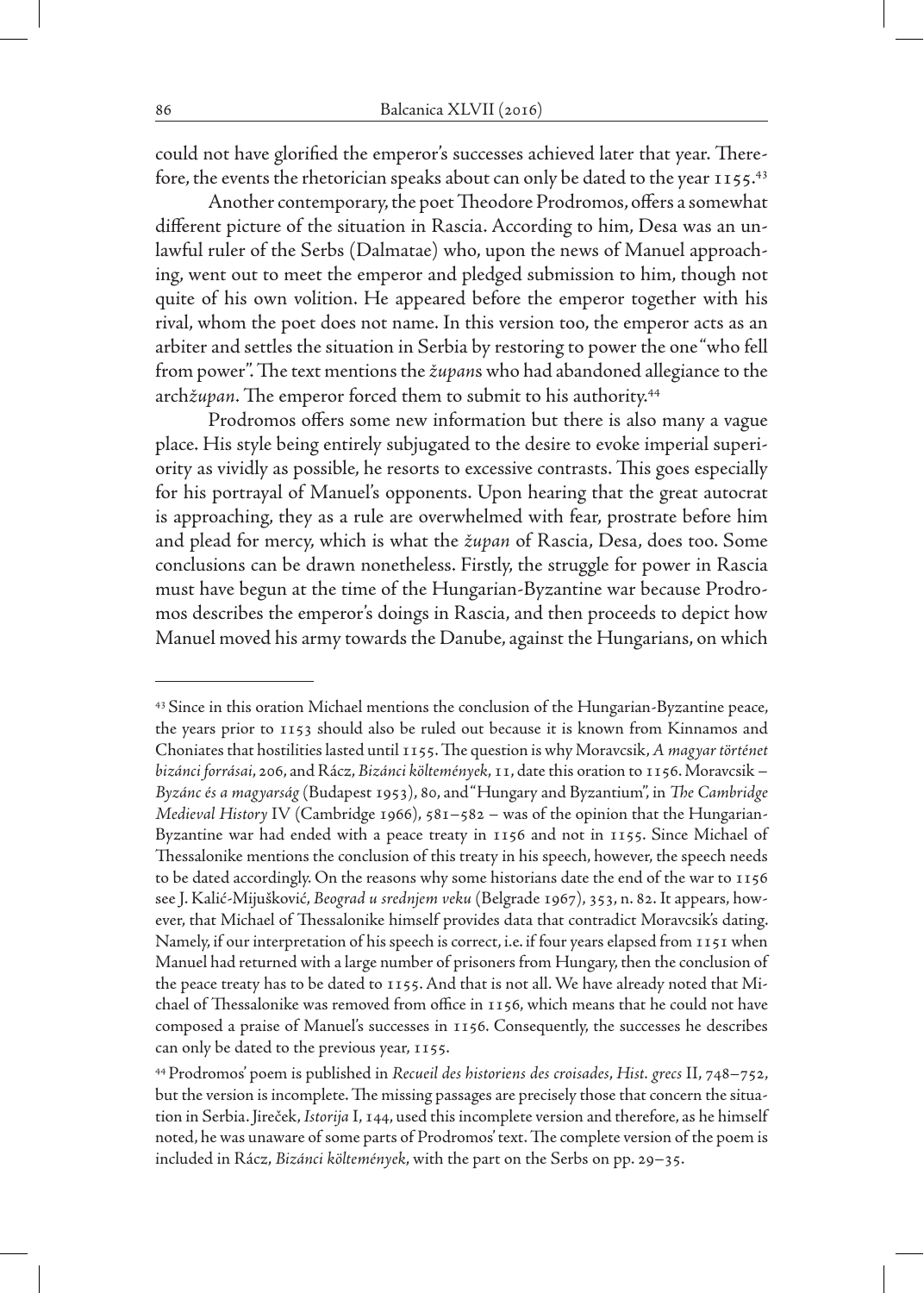occasion he concluded peace with the Hungarian king.45 In this, Prodromos' sequence of events tallies with that of Michael of Thessalonike. Secondly, Desa was one of the participants in the struggle for power in Rascia. According to Prodromos, the emperor backed the overthrown ruler. Desa came before the emperor together with the other pretender to the throne. Thirdly, besides the two feuding *župan*s, Prodromos mentions other *župan*s who abandoned allegiance to their ruler and whom the emperor forced to submit to him. If Prodromos' poetic and exaggeration-laden narrative is to be trusted, the situation in Rascia was tumultuous, ridden with internal strife.

Those are the available sources of information about the internal strife that was shaking Rascia in the mid-twelfth century. Although they do not tally on the sequence of events and although they include texts by two Byzantine rhetoricians composed in a deliberately bookish and vague style, it seems that an important chronological datum may be gleaned from them nonetheless. The conflict in Rascia took place at the time of the Hungarian-Byzantine war, and shortly before the conclusion of peace, which is to say in 1155. Choniates makes no mention of these events.46

<sup>45</sup> Prodromos, Poem 2, in Rácz, *Bizánci költemények*, 35, v. 357ff.

 $46$  In his account of the Hungarian-Byzantine war of  $1150 - 51$ , Choniates mentions the Serbs only one more time after his description of the Serbian defeat on the river Tara. He says that the emperor declared war on the Hungarians again and that he arrived in Serdica, where his army had been gathered. Envoys of the Hungarian king also arrived there with an offer of peace. After the negotiations that ensued, the emperor gave up his Hungarian campaign and moved against the "satrap of the Serbs". Instilling the latter with fear along the way, he persuaded him into recognising only him (the emperor) and into revoking the agreement with the Hungarians. Having achieved all that, the emperor disbanded the troops and withdrew (Chon. 132).

In view of the course of Choniates' narrative, this episode in Serbian-Byzantine relations may be dated to between  $1151 -$  since Choniates previously describes the emperor's successes against the Hungarians in  $1151$  (Chon.  $122-123$ ) – and November  $1153$ , when Manuel was in the Bitola area (Chon. 133); in 1153, on 22 November, Manuel wrote to the bishop Wibaldus "a Castro Pelagoniae": cf. Ph. Jaffé, *Bibliotheca rerum germanicarum*, vol. I (Berlin 1864), 561. The year 1152 as the year of Manuel's campaign should be ruled out based on comparative analysis of Kinnamos' and Choniates' texts. Namely, writing about the events of 1152, Kinnamos says that the emperor *arrived* to the Danube and was about to engage the Hungarians in battle, but peace was concluded soon afterwards (Cinn. 119–120). Choniates is explicit that the emperor only went as far as Serdica and then turned the army against the Serbs without going to the Danube (Chon. 132). Choniates' account, therefore, does not tally with Kinnamos' account of the events of 1152, but it does tally with his account of the events of 1153. Namely, describing the year 1153 Kinnamos says that the emperor set out towards the Ister to engage the Hungarians, but does not say whether he reached the river or not (Cinn. 121).

As it appears from all this, Manuel's operation against the *župan* of Rascia mentioned in Choniates (Chon. 132) should be dated to 1153, as proposed early on by Vasil'evskii, "Soiuz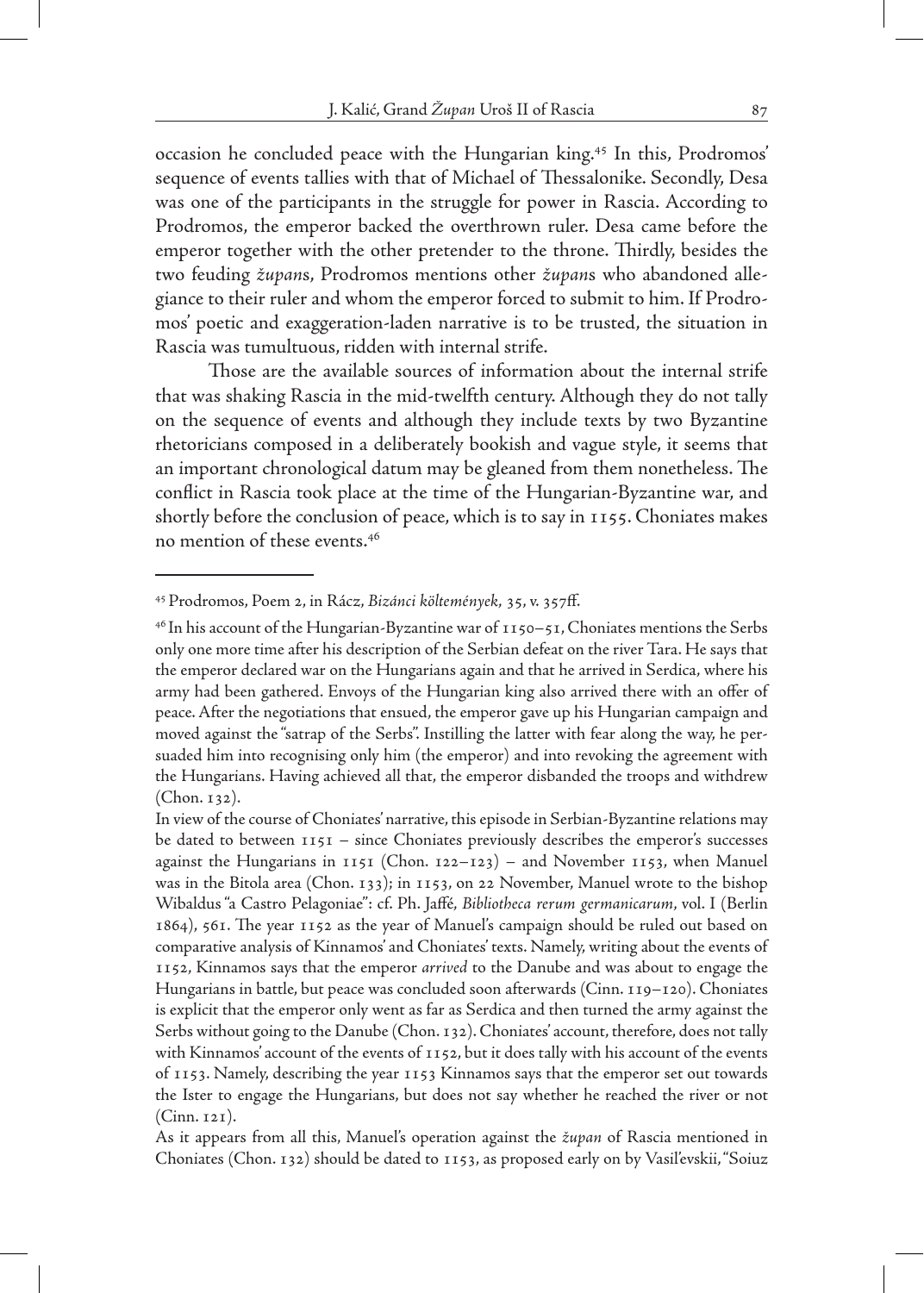Uroš II does not figure in the sources after 1155. All trace of him ends there. In the 1160s there occur references to Primislav as the grand *župan* of Rascia. The only who knows of him is Kinnamos. In the Serbian annals and genealogies, which are of a much later date, the name Prvoslav occurs, but that was Nemanja's brother.47

According to Kinnamos, Primislav ruled Serbia until 1162. Namely, that year Manuel set off for Serbia in order to "straighten out" the situation there, i.e. to install a loyal vassal in power.<sup>48</sup> "As I have already related," Kinnamos says, the

What has to be clarified at this point is whether Choniates' account of the events of 1153 can be taken as corresponding to Kinnamos' account of the strife in Rascia, the conflict between Desa and Uroš (Cinn. 113), as believed by Vasil'evskii, "Soiuz dvukh imperii", 66–67, and Kovačević, "Nekolika pitanja", 65–66. They based their view on the fact that after the Battle of the Tara until the end of the Hungarian-Byzantine war in 1155, Choniates mentions the Serbs only once, and in this particular section (Chon. 132). They were led to such a conclusion by the desire to find in Choniates the information that would match Kinnamos, to confirm it. In this particular case, such a desire faces great difficulties because the two texts considerably differ in content. Firstly, Kinnamos (Cinn. 113) says that the Serbs deposed Uroš and handed power to Desa. Fearful of the emperor's discontent, they appeared before him and Manuel adjudicated in Uroš's favour and restored him to power. Choniates (Chon. 132) claims that the emperor set out against the satrap of the Serbs (he speaks of only one satrap, not two, or of any dispute between *župan*s), made him revoke his alliance with the Hungarians and recognise him as his sole overlord. Who was the "satrap" that Manuel set out against in 1153? If it was Uroš II, then there was no dispute with Desa. Moreover, it would mean that Uroš II was in alliance with the Hungarians at the time, whereas the oration of Michael of Thessalonike suggests that it was Uroš II who enjoyed Hungarian support in his dispute with Desa (Regel, *Fontes* I, 163–164). If, on the other hand, we assume that in 1153 Manuel set out against Desa, who had replaced Uroš, such an assumption cannot be made to agree with Choniates' claim that Manuel forced this one and only satrap to revoke his alliance with the Hungarians and recognise him (the emperor) as his sole overlord, which would mean that it was under those terms that he remained in power, which then again contradicts Kinnamos' claim that Manuel gave support and power to Uroš in the dispute between Uroš and Desa (Cinn. 113). Secondly, Kinnamos claims that the ruler of Rascia was overthrown without the emperor's assent and πολλοῖς ὕστερον the Battle of the Tara in 1550 (Cinn. 113), which agrees much better with the year 1155 than 1153. It seems from all the above that Choniates' account of the events of 1153 and Manuel's intervention against the *župan* of Rascia (Chon. 132) should not be taken as corresponding to Kinnamos' account of the internal dissension in Rascia (Cinn. 113).

47 Lj. Stojanović, *Stari srpski rodoslovi i letopisi* (Belgrade 1927), 14–17, 181, 186, 191, 193, 197, 202, 279. It has been widely accepted that Primislav and Prvoslav are one and the same person. It should be borne in mind that Kinnamos (Cinn. 235) mentions yet another Primislav, but that one was a Russian prince.

<sup>48</sup> The chronology of Manuel's arrival in Philippopolis follows from the course of Kinnamos' narrative. He first says (Cinn. 203) that after the death of the Hungarian king Géza II, his

dvukh imperii", 66 (although later, on p. 78, he says it was 1152), and Chalandon, *Les Comnène* II, 408, with no explanation.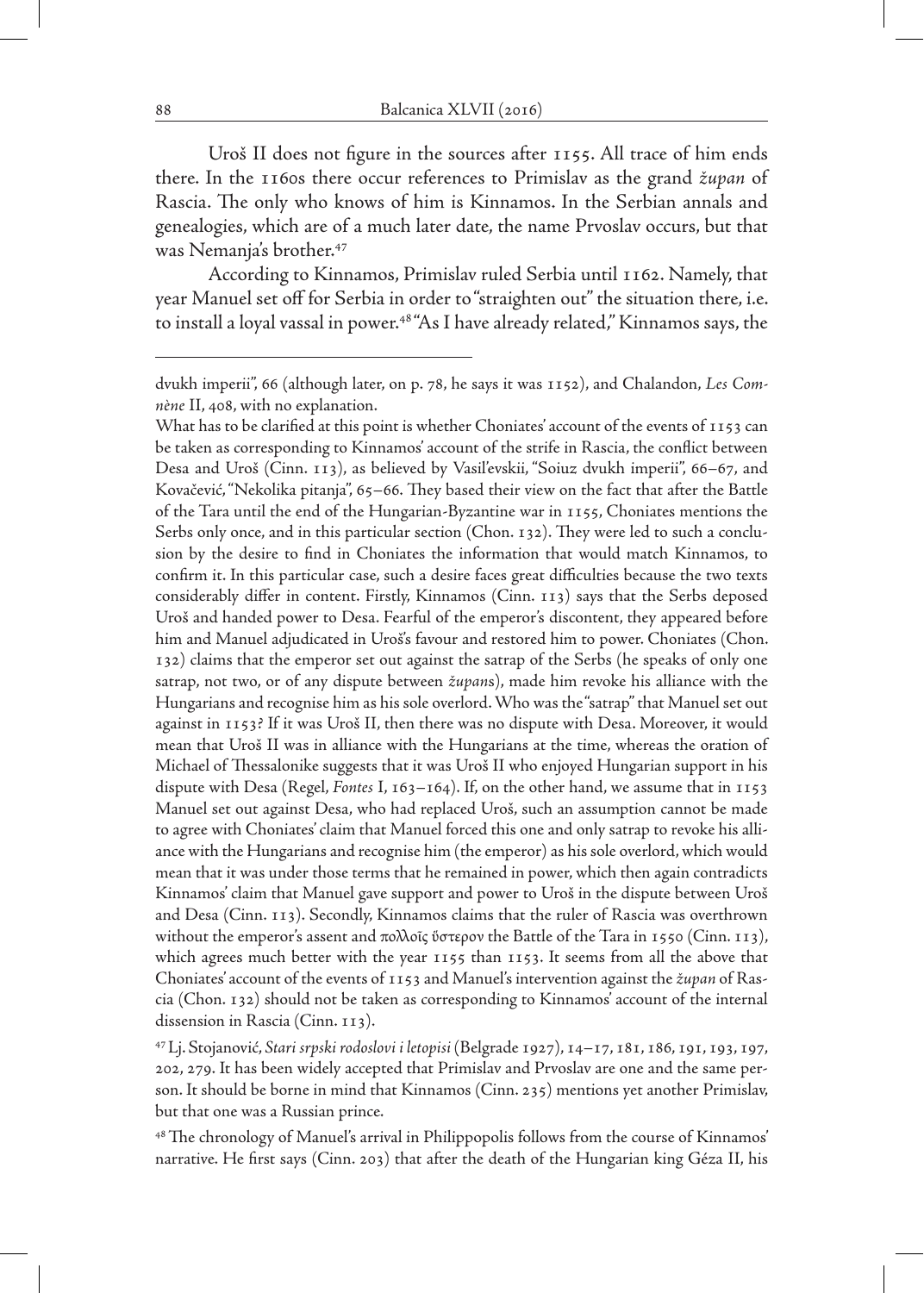then-incumbent ruler Primislav "rebelled and acted wilfully" even before.49 On those earlier occasions, the emperor had not removed him from power, but now, in 1163, he did, and he replaced him with his brother Beluš. The latter ruled for a short time and then withdrew to Hungary, where he died quite a while afterwards.50

It has long been observed that Kinnamos, speaking of Primislav, adds the phrase "as I have already related". But nowhere before the section of the text

as Βελούσης (Cinn. 204).

brother Ladislaus (II) had already seized power from Géza's son Stephen (III), and we know that this took place in the summer of 1162: Homan, *Geschichte* I, 393–394; Šišić, *Poviest Hrvata*.

<sup>&</sup>lt;sup>49</sup> The emperor set off for Philippopolis τὰ πρὸς τῆ Σερβικῆ καταστησόμενος πράγματα. Ὁ γὰρ τοι Πριμίσθλαβος, ὃς τῆς χώρας τότε ἦρχε, καὶ ἄλλοτε μήν ὤοπερ μοι δεδιήγηται πρότερον, ἀποστασίαν ὠδίνησε καὶ αὐτονόμω ἐχρῆτο τῆ γνώμη (Cinn. 204.1–4). Many scholars believed that the name of this *župan* of Rascia was Prvoslav ( Jireček, *Istorija* I, 144, n. 122; Ruvarac, "Prilošci", 215; Ćorović, "Pitanje o hronologiji", 47–48). It should be noted that in the earliest surviving copy of Kinnamos' manuscript (Vat. gr. 163, fol. 254r ) clearly stands Πριμίσθλαβος.  $50$  Cinn. 204. The question to be posed here is whether this Beluš, Primislav's brother, is the same person as the Hungarian *ban* Beloš who occurs in Hungarian and other sources in 1142–58 and 1163 (cf. n. 8–11 above). As we have already seen, the course of Kinnamos' narrative allows the events in the section where Primislav and Beluš are mentioned to be dated to 1162. According to Kinnamos, it was in that year that Manuel removed Primislav from power and replaced him with Beluš (Cinn. 204). Therefore, *only in that year*, and not before, could Beluš be the grand *župan* of Rascia. The fact that the Hungarian sources make no mention of the *ban* Beloš, under the assumption that Beloš and Primislav are one and the same person, is irrelevant to the question as to who was in power in Rascia prior to 1162. The view should be discarded, then, that the *ban* Beloš withdrew to Serbia in 1158 or in any other year prior to 1162 and, if Kinnamos is to be believed, took power there. Yet another reason seems to go against identifying the *ban* Beloš as Beluš, the grand *župan* of Rascia. Considering that the alliance between Serbs and Hungarians was seen in Constantinople as dangerous and hostile, it is only natural to ask whether the emperor Manuel would have entrusted rule in Rascia to a man who had been his open enemy in Hungary in 1151 (Cinn. 117), who had many connections and substantial estates in Hungary. In connection with the emperor's expedition against the Serbs, twelfth-century sources mention several times their ties with the Hungarians as something the emperor sought to put an end to. There is no doubt that further enquiries into the personage of the *ban* Beloš in Hungary are needed in order to unravel this question with more certainty. Yet, it seems little likely that Manuel would have entrusted rule over the Serbs to a man who embodied the Hungarian-Serbian ties even if he could have been in disgrace with the Hungarian court at the time. Such a conclusion would hardly be changed by the fact that the *ban* Beloš supported Géza II's brothers at the expense of Géza's son in the struggle for power which raged in Hungary and in which Manuel interfered by supporting the very same pretenders. Arguing against identifying the *ban* Beloš as Beluš, Primislav and Desa's brother, were Vasil'evskii, "Soiuz dvukh imperii", 94; Kovačević, "Nekolika pitanja", 70; Dinić, "Srpske zemlje", 250. The fact may not be irrelevant that Kinnamos refers to the *ban* Beloš as Βέλοσις (Cinn. 104, 117) and to Primislav's brother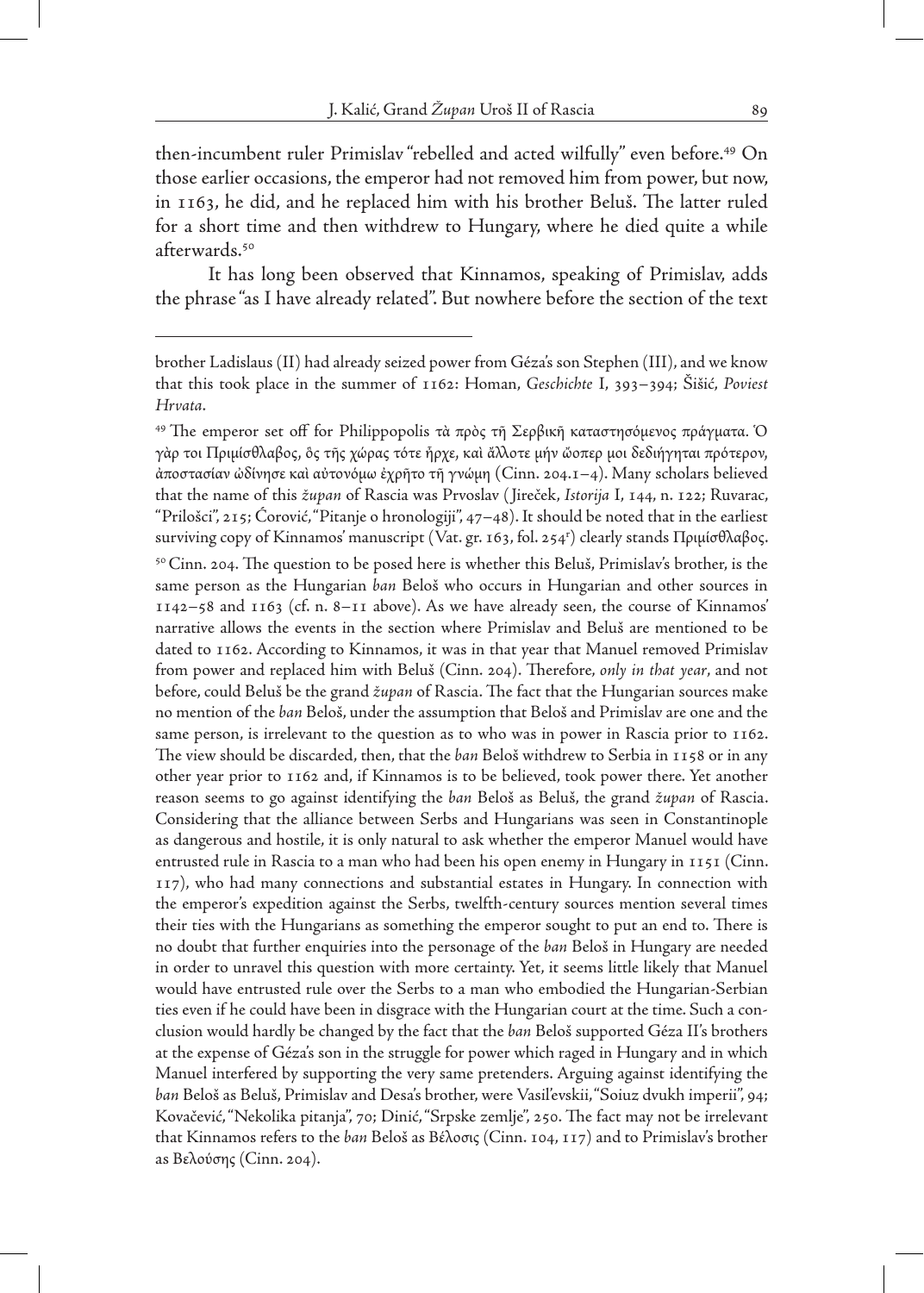that describes the events of 1162 does Kinnamos speak of Primislav; he only speaks of Uroš (II) and Desa. Since it is known that Uroš made attempts to emancipate himself from imperial control, many historians were led to conclude that Primislav and Uroš II are one and the same person.<sup>51</sup> There still are no new data that could help resolve this old problem. Kinnamos' text is enigmatic, vague. And yet, it seems that his passing reference to his own non-existent previous account does not allow a conclusion as bold as the one proposing that he used two different names to refer to one person. Even a critical edition of Kinnamos' work would hardly make it any more plausible.<sup>52</sup>

Consequently, the question posed above – until when did Uroš II rule? – can presently be answered only incompletely. He was the grand *župan* of Rascia in 1155 and certainly for some time after that. It is not known when and under what circumstances he left the position of power. The change of ruler took place between 1155 and 1162. It is a fact that in 1160 the emperor Manuel expected the *župan* of Rascia to provide military assistance for his upcoming campaign in the east.53 This fact implies that there was no conflict between the emperor and the grand *župan* at that moment. Whether this *župan* was Uroš II or a successor of his still remains a matter of conjecture.

### *The politics of Uroš II*

We have before us some ten years of Uroš's reign (1146–1156). Apart from a short break when he was ousted by Desa, he managed to remain in power in the face of very turbulent times and the volatile situation in the country. It is a long enough period to permit some conclusions about his politics and, possibly, his goals.

<sup>51</sup> Vasil'evskii, "Soiuz dvukh imperii", 94–95; Kovačević, "Nekolika pitanja", 69–70; Anastasijević, *Otac Nemanjin*, 11–12; V. Klaić, *Povjest Hrvata od najstarijih vremena do svršetka XIX. stoljeća*, vol. 1 (Zagreb 1899), 161. Ćorović, "Pitanje o hronologiji", 47–48, aware of the impossibility of Kinnamos' claim (Cinn. 204.2–3), suggests that it does not refer to Primislav, whom he calls Prvoslav, but to the situation in Serbia that Kinnamos mentions in the previous sentence. Although quite interesting, his interpretation is grammatically untenable. Those are clearly two separate sentences. What remains a possibility, of course, is that Kinnamos' text should not be understood literally. In his analysis, C. Neumann, *Geschichtsquellen im zwölften Jahrhundert* (Leipzig 1880), 80, finds that there are many lacunae in Kinnamos' text, such as the one concerning Primislav, which he ascribes to the copyist who left out or shortened some passages.

<sup>52</sup> Against identifying Prvoslav (Primislav) as Uroš II were also Ruvarac, "Prilošci", 215; Jireček, *Istorija* I, 144; Ćorović, "Nekolika pitanja", 48–49; Dinić, "Srpske zemlje", 250.

<sup>53</sup> Cinn. 199.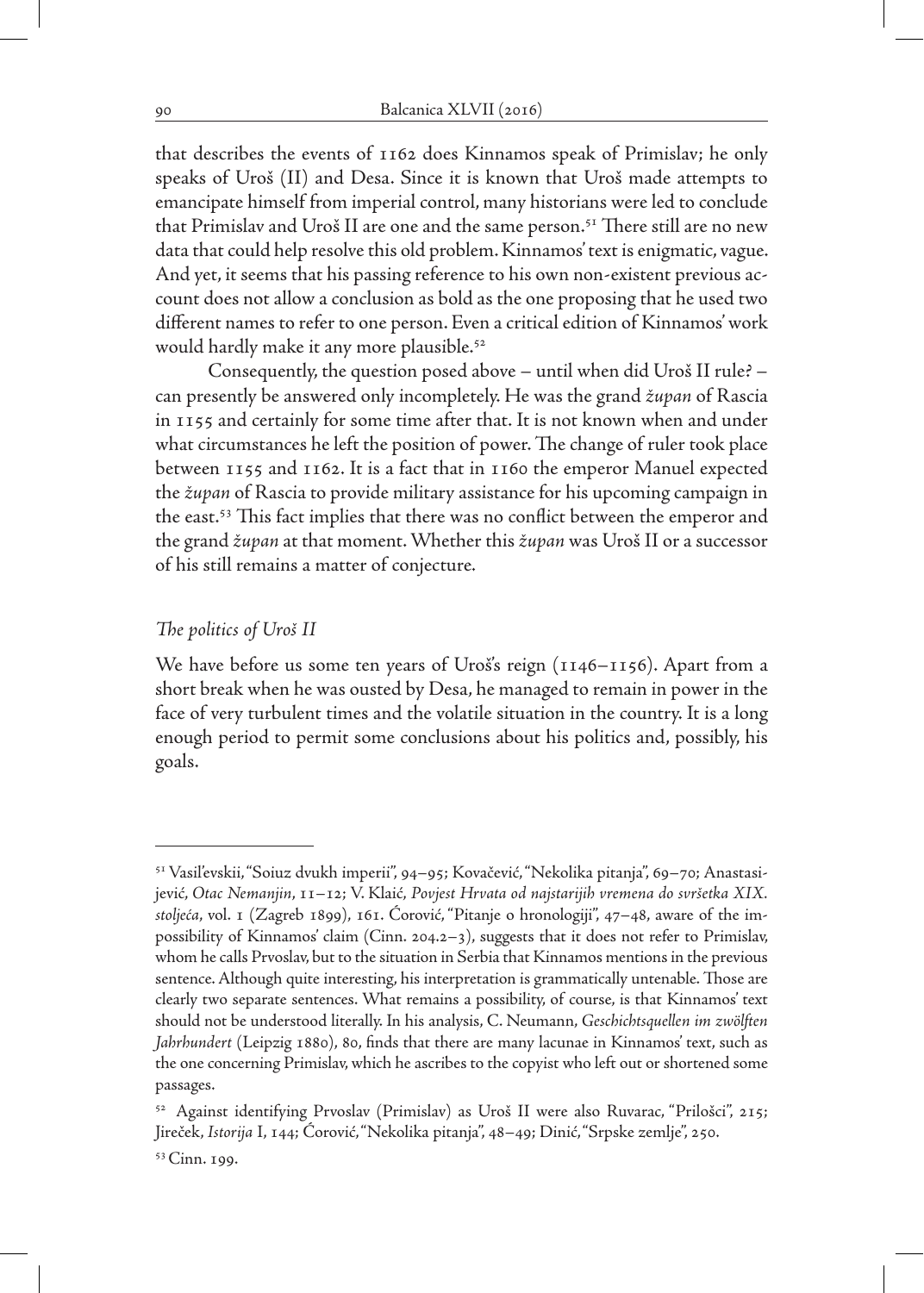Uroš II fought for the independence of Rascia. In this policy, he, as well as Desa, was Nemanja's true predecessor.54 In 1146 he already was a vassal to the emperor Manuel. Perhaps he had come to power with the emperor's support. This is suggested by the claim of Michael of Thessalonike that the emperor decided in 1155 to restore to the throne of Rascia the *župan* whom he had installed and the Serbs deposed.55 Uroš fulfilled his vassal duties and supplied the emperor with auxiliary troops when required.<sup>56</sup>

A few years later he joined an anti-Byzantine coalition, which, as far as is known, was his first attempt to achieve independence for Rascia. As long as the emperor was firmly in power, Choniates claims, the Serbs seemed to be wellintentioned and sweet-tongued, while harbouring quite the opposite feelings.<sup>57</sup> At the earliest opportunity, however, and it was the year 1149, when the Norman-Byzantine war was in full swing, they took to arms against Byzantium. The Serbs attacked "neighbouring lands" which were under Byzantine rule.<sup>58</sup> They fought fiercely but were defeated the same year, the heart of their land was ravaged and Ras itself destroyed. The emperor's triumph was not complete though. The conflict was resumed next year, and on an even larger scale. Uroš II secured Hungarian military assistance. It is obvious, even though it is not explicitly mentioned anywhere, that his strong family ties with the Hungarian ruling house and common interests were strongly conducive to their military cooperation.

In the dramatic confrontation of 1150, which ended in the barely accessible and by then already snow-covered areas around the river Tara, the Byzantine army confirmed its superiority.<sup>59</sup> The Serbs were overpowered again and Uroš II was forced to negotiate. His vassal duties were reconfirmed and enlarged. He had to agree to increase the number of soldiers (from 300 to 500) he would place at the emperor's disposal in case of a war in the east, while the figure for a war in the west remained unchanged (2,000). It appears that Uroš also gave hostages and "accepted twice as large a burden of submission as before", as Michael of Thessalonike recorded gloatingly.<sup>60</sup>

<sup>54</sup> That Desa had been Nemanja's political forerunner was established by Jireček, *Istorija* I, 144.

<sup>55</sup> See n. 35 above.

<sup>56</sup> Cinn. 113.

<sup>57</sup> Chon. 119.11–14.

<sup>58</sup> Chon. 119. There Choniates (Chon. 119.23–24) says that the *župan* of Rascia, when he realised that he could not resist the Byzantine army, ἀφίσταται μὲν τῶν πεδινῶ.

<sup>59</sup> Cinn. 103–113; Chon. 121–123. Cf. the accurate description of the events in Jireček, *Istorija* I, 142–143.

<sup>60</sup> Cinn. 113; Regel, *Fontes* I, 143. The submission of the Serbs (Dalmatae) is also mentioned in the work of an anonymous twelfth-century poet preserved in a Venetian manuscript of the thirteenth century: S. Lampros, "Ο Μαρκιανὸνος κῶδιζ 524", *Neos Hellenomnemon* 8 (1911), 148–150.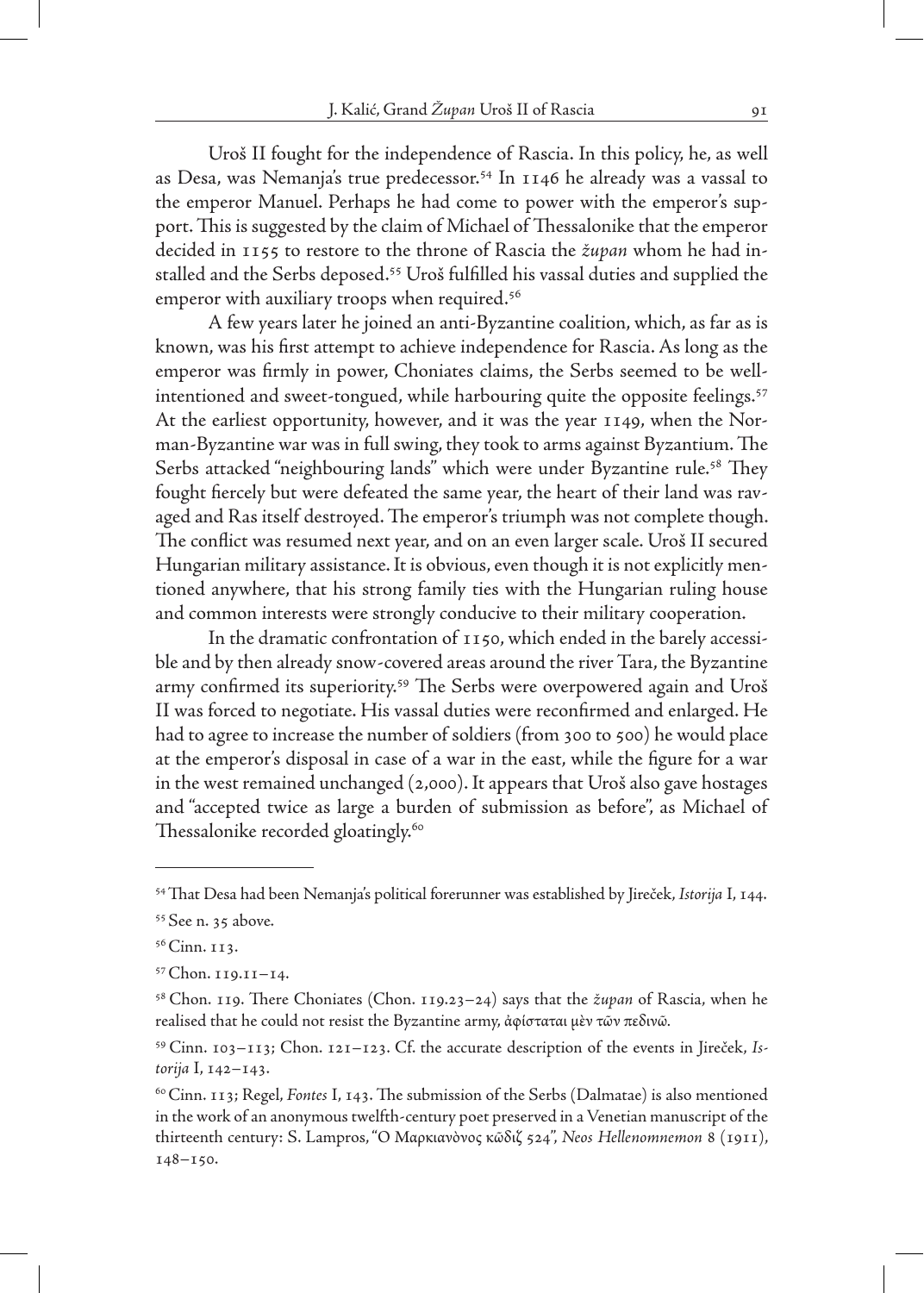The *župan* of Rascia did not stay still for long. An opportunity to resume his rebellion arose in 1153. Namely, a new Hungarian-Byzantine conflict was on the horizon. In order to prevent the enemy's incursion from the north, Manuel took his army along the usual route towards the Danube, but Hungarian envoys met him halfway in Sofia, where peace was soon arranged. Manuel then redirected his army against the Serbian *župan*. The emperor was particularly displeased with his arrangements with the Hungarians. As it seems, however, the two sides did not engage in any battle. Faced with the immediate threat of military intervention, Uroš pledged submission to Manuel, recognised his overlordship and promised to "break the agreement" with the Huns (Hungarians).  $61$ One more attempt to achieve Rascia's independence failed.

This was not the only trouble the emperor Manuel faced in the Balkans the same year, 1153. He had appointed his cousin Andronikos Komnenos as governor of an important province bordering Hungary. It encompassed present-day Braničevo, according to Kinnamos, Niš, and, according to Choniates, Belgrade as well.<sup>62</sup> Those were three most important Byzantine fortresses that defended the Morava river valley, affording obstacles to the enemy's advance from the north. Andronikos seized the unexpected opportunity. He promptly entered into negotiations with the Hungarian king, seeking assistance against the emperor. He offered king Géza II the province he administered in the event of the favourable outcome of the planned action. He also despatched envoys to the German king, Frederick I Barbarossa. He pursued his design in secrecy. None of the sources says that Andronikos sought assistance from the Serbs or negotiated with them about anything. However, in view of Andronikos' activity in the neighbourhood of Rascia and the fact that he sought assistance from the Hungarian royal court which maintained close contacts with Uroš II (it was the time when the power of the *ban* Beloš in Hungary was at its peak), it is quite unlikely that his plans would have remained unknown to the *župan* of Rascia. And that is not all. By undermining the emperor Manuel's reputation, he no doubt facilitated the ambitions of other enemies of the empire. Even though there is no documentary evidence of any link between Andronikos' activity and Uroš's policy, it seems very likely that Uroš played it to his advantage.

Little is known about the situation in Rascia. Contemporary writers were not interested. Only Theodor Prodromos mentions feuding *župan*s in Serbia who do not obey the grand *župan*. 63 There was feuding within the family of Uroš II himself. Details of his conflict with his brother Desa are not known; only its outcome was recorded: Uroš II was ousted by his brother Desa, i.e. by his

<sup>61</sup> Chon. 132. The same in Th. Skutariotes, *Σύνοψιςχρονική*, 242.

<sup>62</sup> Cinn. 124; Chon. 133.

<sup>63</sup> Rácz, *Bizánci költemények* 32–33, verses 301–356.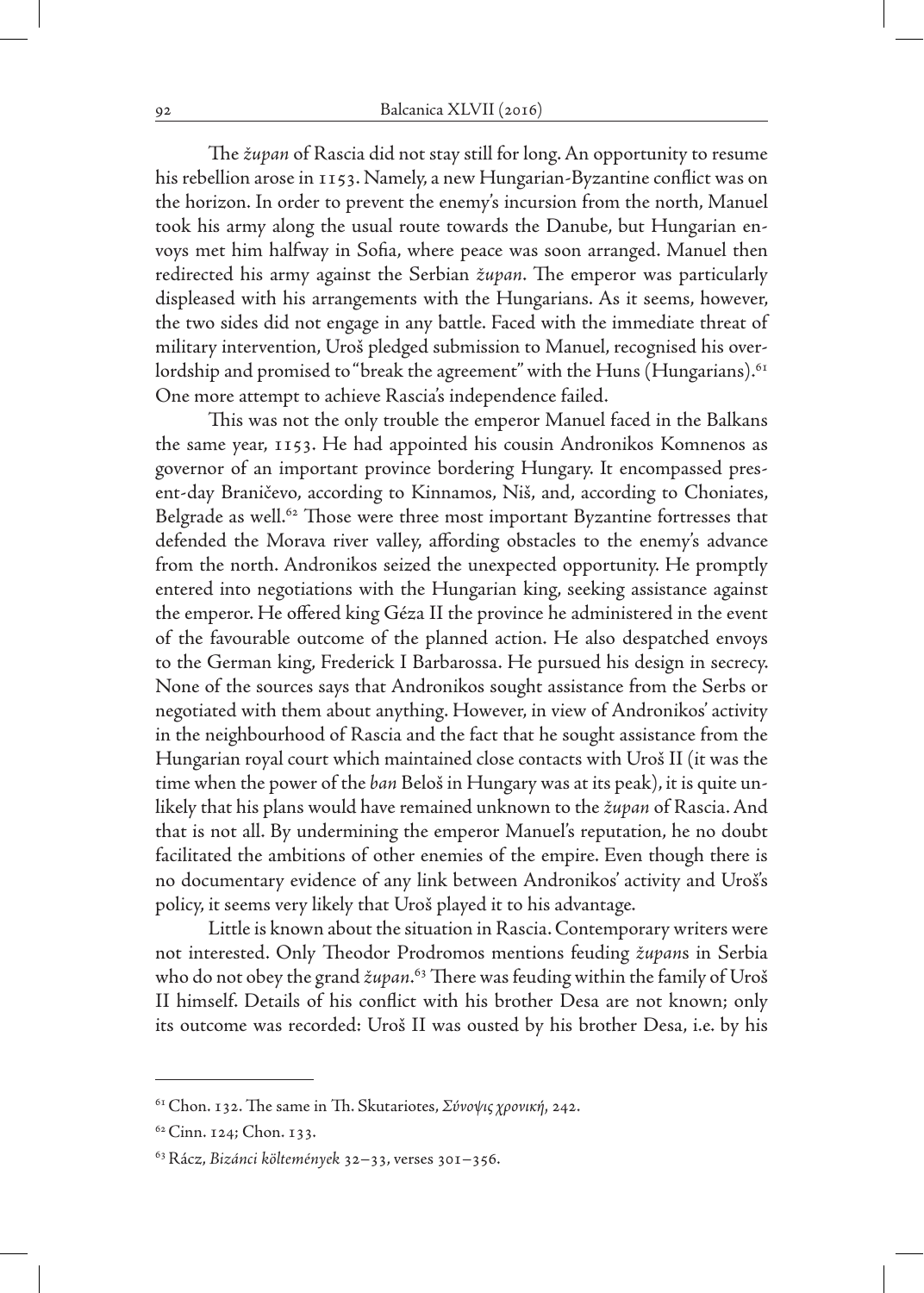brother's supporters, and apparently with Hungarian backing.<sup>64</sup> Since the rebels, according to Kinnamos, feared the emperor's anger, it is obvious that *at that time* Uroš II enjoyed Manuel's support.

Yet, despite the information that Desa's struggle for power was supported by Hungary, it would be erroneous to describe him as a Hungarian man and Uroš II as a Byzantine protégé. Both Uroš and Desa were both at one time or another in their lives. Manuel took Uroš to task over his allying with the Hungarians more than once (1150; 1153), but he accepted him as his vassal (1146; 1153; 1155). The next *župan* of Rascia, Desa, pursued the same policy in the 1160s: he was brought to power by Manuel but before long the emperor accused him of colluding with the Hungarians and had him imprisoned.<sup>65</sup>

In brief, in their struggle for independence, the *župan*s of Rascia (Uroš II, and then Desa) were well aware of the existing circumstances and based their decisions on them, acting against Byzantium whenever possible, because it was Byzantium, not yet Hungary, that stifled their autonomous rule. Stefan Nemanja pursued the same policy as they had, only that he managed to achieve its goal. However, the circumstances in which Uroš had rebelled against Byzantium were very different from those in Nemanja's time; they had been much less favourable. Byzantium under the Komnenoi, from the end of the eleventh century until 1180, was on the rise. It had full control over the situation in the Balkan Peninsula. In the reign of Manuel Komnenos it largely dictated Hungarian politics too. Under such circumstances, Rascia was unable to achieve independence. It was not until Byzantium's abrupt decline after 1180 that it became a viable prospect. Nemanja seized the opportunity. It is only that the road travelled to it can be seen more clearly now. On that road, Uroš II had made his full contribution.

> *UDC 94(497.11:439)"11" 929.731 Uroš II*

#### **Bibliography and sources**

Anastasijević, D. *Otac Nemanjin*. Belgrade: Štamparija Dositej Obradović, 1914.

Browning, R. "A new source on Byzantine-Hungarian relations in the twelfth century". *Balkan Studies* 2 (1961), 173–214.

Chalandon, F. *Les Comnène*, vol. II. Paris: A. Picard, 1912.

*Chronicon pictum Vindobonense*, ed. I. Szentpétery. *Scriptores rerum Hungaricum* I. Budapest 1937.

<sup>— &</sup>quot;The patriarchal school at Constantinople in the twelfth century" (II). *Byzantion* 33  $(1963)$ ,  $II-40$ .

<sup>64</sup> Regel, *Fontes* I, 163–164; Cinn. 113.

<sup>65</sup> Cinn. 204; 212–214.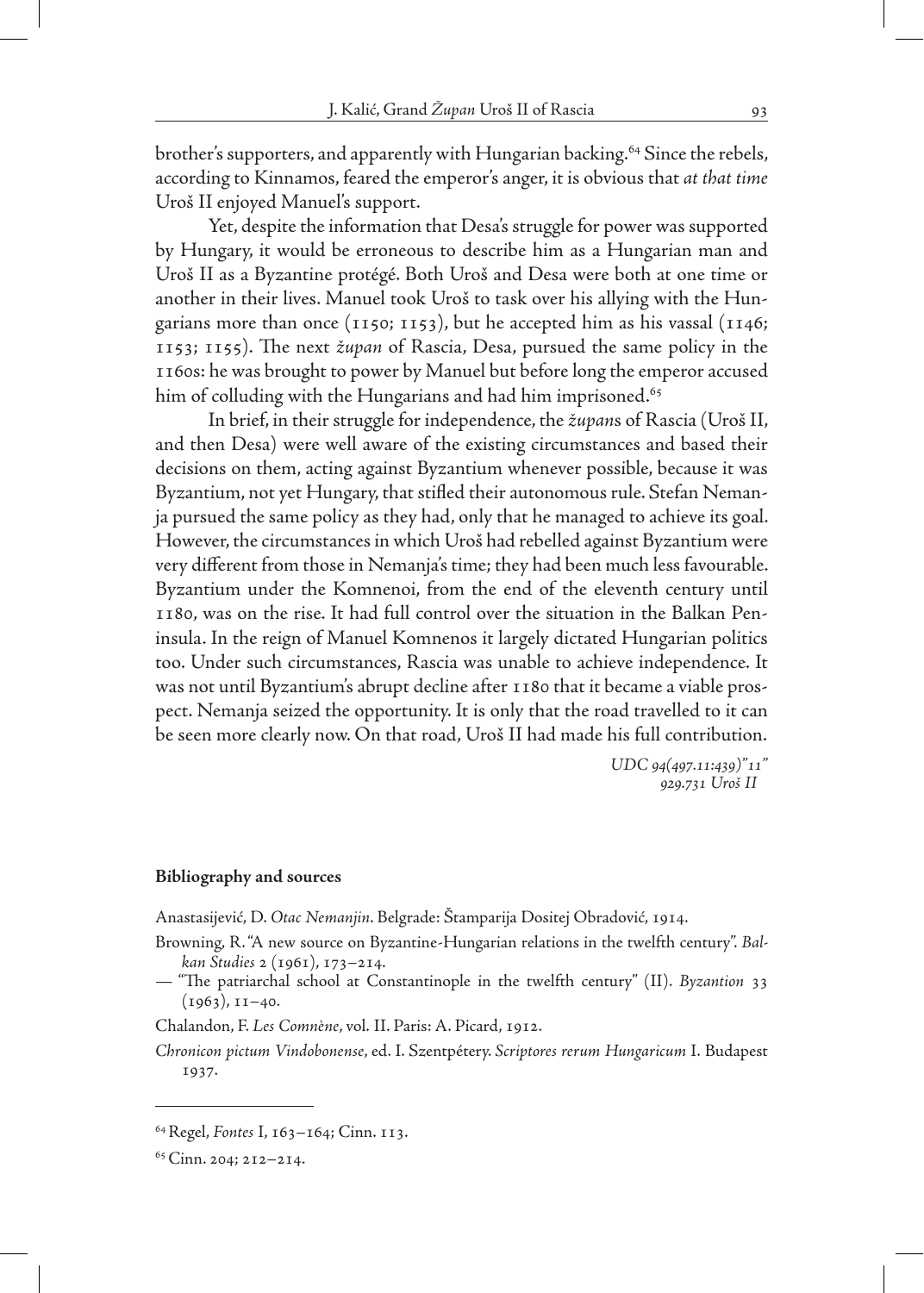- Csánki, D. *Magyarország történelmi földrajza a Hunyadiak korában*, vol. II. Budapest: Magyar Tudományos Akadémia, 1894.
- Ćirković, S. "Preci Nemanjini i njihova postojbina". In *Stefan Nemanja Sveti Simeon Mirotočivi, istorija i predanje*, ed. J. Kalić, 21–29. Belgrade: SANU, Odeljenje istorijskih nauka vol. 26, 2000.
- Ćorović, V. "Pitanje o hronologiji u delima sv. Save". *Godišnjica N. Čupića* 49 (1940), 1–69.
- Dinić, M. "Srpske zemlje u ranofeudalno doba (do XII veka)". In *Istorija naroda Jugoslavije*, vol. I, 229–260. Belgrade: Prosveta, 1953.
- Domanovszky, S. Preface to *Scriptores rerum Hungaricum* I, ed. I. Szentpétery. Budapest 1937.
- Fejér, G., ed. *Codex diplomaticus Hungariae ecclesiasticus ac civilis*, vol. II. Buda: Typogr. Regiae Vniversitatis Vngaricae, 1829.
- Golubinskii, E. *Kratkii ocherk istorii pravoslavnyh tserkvei*. Moscow: Universitetskaia tipografiia, 1871.
- Grot, K. I. A. *Iz istorii Ugrii i slavianstva v XII veke (1141–1173)*. Warsaw: Tip. M. Zemkevich, 1889.
- Gyóni, M. *A magyar nyelv görög feljegyzéses szórványemlékei.* Budapest: Görög filológiai intézet, 1943.
- Homan, B. *Geschichte des ungarischen Mittelalters*, vol. I. Berlin: Walter de Gruyter, 1940.
- Huber, A. *Geschichte Österreichs*, vol. I. Gotha: Perthes, 1885.
- *Ipati'vskaia letopis'*, *Polne sobranie russkikh letopisei* (PSRL) II, ed. A. A. Shakhmatov. St. Petersburg: Tip. A. A. Aleksandrova, 1908.
- Jaffé, Ph. *Bibliotheca rerum germanicarum*, vol. I. Berlin: Weidmann, 1864.
- Jireček, K. *Istorija Srba*, vol. I. Belgrade: Naučna knjiga, 1952.
- Kalić J. in *Vizantijski izvori za istoriju naroda Jugoslavije* IV (Belgrade: Vizantološki institut SANU, 1971).
- "Naziv 'Raška' u starijoj srpskoj istoriji (IX–XII vek)". *Zbornik Filozofskog fakulteta* XIV-1 (Belgrade 1979), 79–91.
- "Srpski veliki župani u borbi s Vizantijom". In *Istorija srpskog naroda*, vol. I, ed. S. Ćirković, 197–211. Belgrade: Srpska književna zadruga, 1981.
- "Evropa i Srbi u XII veku". *Glas SANU* 384 (Belgrade 1998), 95–106.
- Kalić-Mijušković, J. *Beograd u srednjem veku*. Belgrade: Srpska književna zadruga, 1967.
- Kap-Herr, H. v. *Die abendländische Politik Kaiser Manuels*. Strasbourg: Karl J. Trübner, 1881.
- Kardos, T. Preface to *Die ungarische Bilderchronik*, 5–30. Budapest: Corvina, 1961.
- Klaić, V. "Hrvatski bani za Arpadovića". *Vjestnik kr. hrvatsko-slavonsko-dalmatinskog Zemaljskog arkiva* 1 (1899), 129–138.
- Kovačević, Lj. "Nekolika pitanja o Stefanu Nemanji", *Glas SKA* 58 (1900), 1–106.
- Kristó, G. "Anjou-kori krónikáin". *Századok* 3–4 (1967), 457–508.
- Krumbacher, K. "Michael Glykas". *Sitzungsberichte der Bayerischen Akademie der Wissenschaften, Philosophisch-Philologische und Historische Klasse* 3 (1894), 392–460.
- *Geschichte der byzantinischen Literattur*. Munich: Beck, 1897.
- Kugler, B. *Studien zur Geschichte des zweiten Kreuzzuges*. Stuttgart: Ebner & Seubert, 1866.
- Kukuljević-Sakcinski, I. "Prvovjenčani vladaoci Bugara, Hrvata i Srba". *Rad JAZU* 59 (1881).
- *Codex diplomaticus regni Croatiae, Dalmatiae et Slavoniae*, vol. II. Zagreb: Društvo za jugoslavensku povijest i starine, 1876.
- Lamma, P. *Comneni e Stauffer*, vol. I. Rome: Istituto storico italiano per il medio evo, 1955.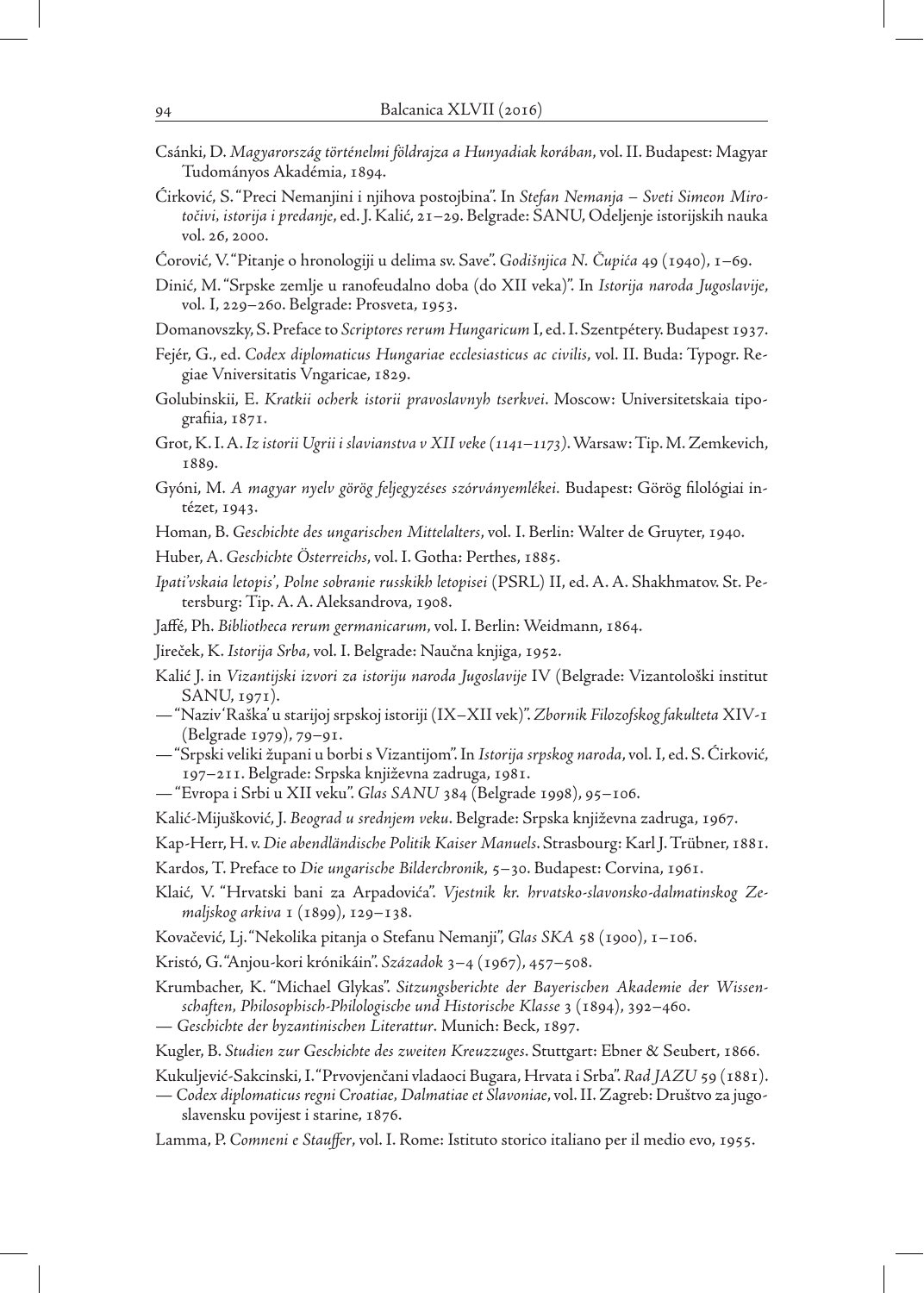- Lampros, S. "Ho Markianos kodix 524". *Neos Hellenomnemon* 8 (1911), 148–150.
- *Lavrent'evskaia letopis'*, *Polnoe sobranie russkikh letopisei* (PSRL) I, ed. I. Karskii. Leningrad: Akademii nauk SSSR, 1928.
- Macartney, C. A. *The Medieval Hungarian Historians*. Cambridge University Press, 1953.
- F. Makk, *The Árpáds and the Comneni: Political Relations between Hungary and Byzantium in the 12th Century*. Budapest: Akadémiai Kiadó, 1989.
- Marczali, H. *Ungarns Geschichtsquellen im Zeitalter der Arpaden*. Berlin: Wilhelm Hertz, 1882.
- Mijušković, S., transl. and ed. *Ljetopis popa Dukljanina*. Titograd: Grafički zavod, 1967.
- *Ioannis Cinnami Epitome rerum ab Ioanne et Alexio Comnenis gestarum*, ed. A. Meineke. Bonn: Weber, 1836.
- *Monumenta Vaticana historiam Regni Hungariae illustrantia*, ser. I, vol. II. Budapest 1885.
- Moravcsik, G. *A magyar történet bizánci forrásai*. Budapest: Magyar történelmi társulat, 1934.
- *Byzánc és a magyarság*. Budapest: Akadémiai kiadó, 1953.
- "Hungary and Byzantium". In *The Cambridge Medieval History*, vol. IV, ed. J. M. Hussey. Cambridge University Press, 1966.
- Nedeljković, B. "Postojbina prvog bosanskog bana Boriča". *Istoriski časopis* IX–X (1959), 55–69.
- Neumann, C. *Griechische Geschichtsschreiber und Geschichtsquellen im zwölften Jahrhundert*. Leipzig: Duncker & Humblot, 1880.
- *Nicetae Choniatae Historia*, ed. I. Bekker (Bonn: E. Weber, 1835), 119–120.
- Novaković, R. "Kad se rodio i kad je počeo da vlada Stevan Nemanja". *Istoriski glasnik* 3–4  $(1958), 165 - 192.$
- Novaković, St. "Zemljište radnje Nemanjine". *Godišnjica N. Čupića* 1 (1877), 163–244.
- Otto of Freising and Rahewin, *Ottonis et Rahewini Gesta Friderici imperatoris*, Monumenta Germania Historica, Scriptores rerum germanicarum XX, ed. G. Weitz and B. von Simson. Hanover and Leipzig: Hahn, 1912.
- Pauler, J. v. "Wie und wann kam Bosnien an Ungarn". *Wissenschaftliche Mitteilungen aus Bosnien und Herzegowina* II (1894).
- Rácz, I. *Bizánci költemények Mánuel császár magyar hadjáratairól*. Budapest: Kir. M. Pázmány Péter Tudományegyetemi Görög Filológiai Intézet, 1941.
- Radojčić, N. "Društveno i državno uredjenje kod Srba u ranom srednjem veku". *Glasnik Skopskog naučnog društva* XV (1935), 1–28.
- Radonić, J. "Srbija i Ugarska u srednjem veku". In *Vojvodina*, vol. I, ed. D. J. Popović. Novi Sad: Istorijsko društvo, 1939.
- Regel, W. *Fontes rerum byzantinarum*, vol. I. St. Petersburg: Eggers & Glasunof, 1892.
- Ruvarac, I. "Prilošci k poznavanju izvora srpske istorije". *Godišnjica N. Čupića* 14 (1984).
- *Scriptores rerum Hungaricum tempore ducum regumque stirpis Arpadianae gestarum*, vol. I, ed. Szentpétery. Budapest 1937.
- Skutariotes, Th. *Σύνοψιςχρονική*. In K. N. Sathas, ed., *Μεσαιωνική Βιβλιοθήκη*, vol. VII. Venice and Paris 1894.
- Smičiklas, T., ed. *Codex diplomaticus regni Croatiae, Dalmatiae et Slavoniae*, vol. II. Zagreb: JAZU, 1904.
- Stanojević, St. "O Nemanjinom ocu", *Starinar* V (1928–30), 3–6.
- Stojanović, Lj., ed. *Stari srpski rodoslovi i letopisi*. Belgrade: Srpska kraljevska akademija, 1927.